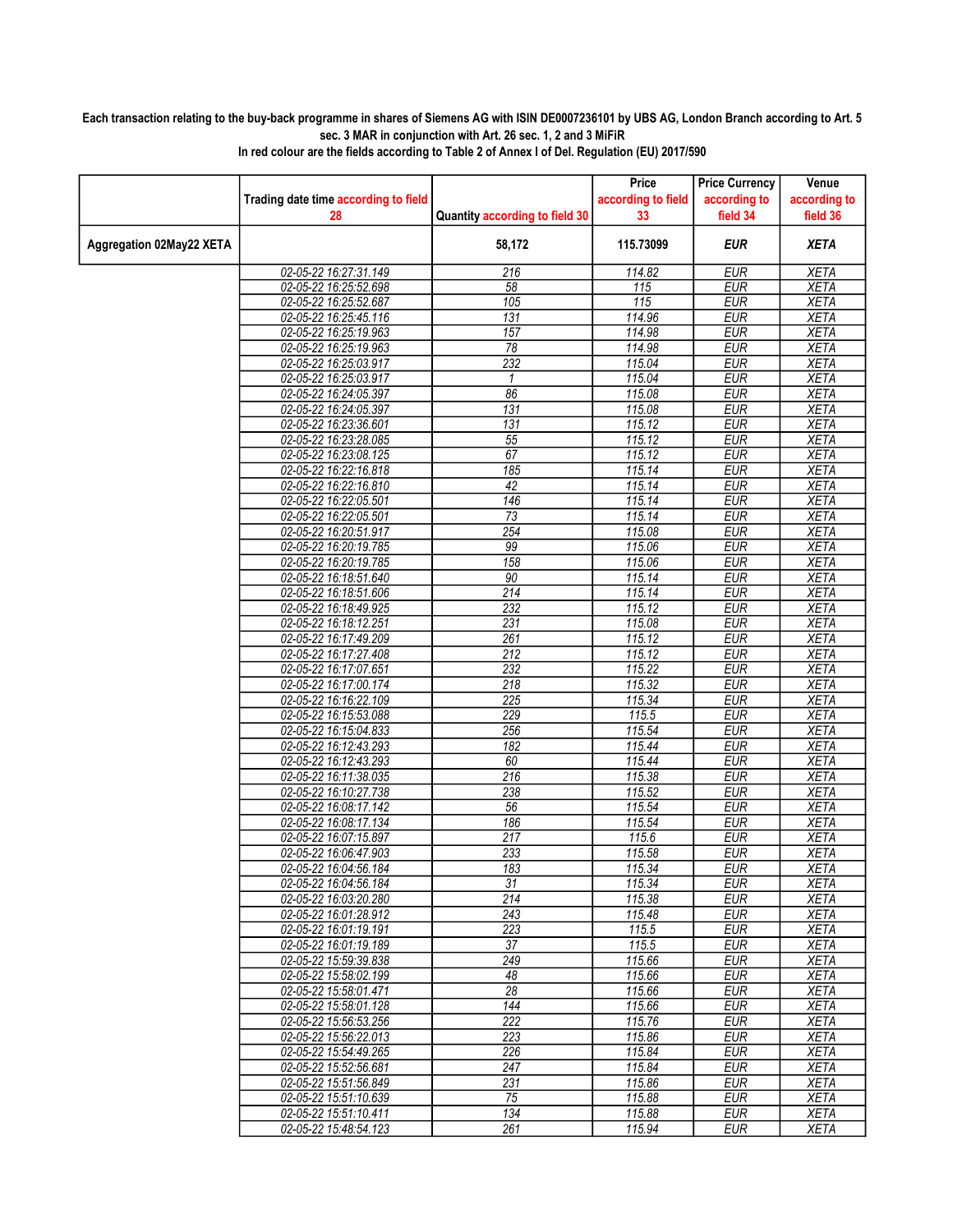| 02-05-22 15:46:42.399 | 245              | 116.1  | <b>EUR</b> | <b>XETA</b> |
|-----------------------|------------------|--------|------------|-------------|
| 02-05-22 15:45:47.623 | 204              | 116.1  | EUR        | <b>XETA</b> |
| 02-05-22 15:45:47.623 | 52               | 116.1  | <b>EUR</b> | <b>XETA</b> |
| 02-05-22 15:44:47.216 | 240              | 116.08 | <b>EUR</b> | <b>XETA</b> |
| 02-05-22 15:43:39.418 | $\overline{219}$ | 116.36 | <b>EUR</b> | <b>XETA</b> |
| 02-05-22 15:41:24.741 | 249              | 116.24 | <b>EUR</b> | <b>XETA</b> |
| 02-05-22 15:40:03.323 | 256              | 116.26 | <b>EUR</b> | <b>XETA</b> |
|                       |                  |        |            |             |
| 02-05-22 15:38:58.803 | 210              | 116.22 | <b>EUR</b> | <b>XETA</b> |
| 02-05-22 15:37:38.552 | 223              | 116.42 | <b>EUR</b> | <b>XETA</b> |
| 02-05-22 15:35:39.944 | 234              | 116.54 | <b>EUR</b> | <b>XETA</b> |
| 02-05-22 15:34:38.219 | 211              | 116.68 | <b>EUR</b> | <b>XETA</b> |
| 02-05-22 15:34:38.219 | 236              | 116.68 | <b>EUR</b> | <b>XETA</b> |
| 02-05-22 15:33:02.454 | 253              | 116.5  | <b>EUR</b> | <b>XETA</b> |
| 02-05-22 15:31:37.754 | 226              | 116.58 | <b>EUR</b> | <b>XETA</b> |
| 02-05-22 15:29:56.074 | 230              | 116.32 | <b>EUR</b> | <b>XETA</b> |
| 02-05-22 15:29:56.074 | 245              | 116.32 | <b>EUR</b> | <b>XETA</b> |
| 02-05-22 15:27:52.183 | 175              | 116.22 | <b>EUR</b> | <b>XETA</b> |
| 02-05-22 15:27:52.174 | 53               | 116.22 | <b>EUR</b> | <b>XETA</b> |
| 02-05-22 15:26:16.915 | 205              | 116.2  | <b>EUR</b> | <b>XETA</b> |
| 02-05-22 15:26:16.915 | 13               | 116.2  | <b>EUR</b> | <b>XETA</b> |
| 02-05-22 15:23:59.048 | 99               | 115.88 | <b>EUR</b> | <b>XETA</b> |
| 02-05-22 15:23:59.041 | 118              | 115.88 | <b>EUR</b> | <b>XETA</b> |
|                       |                  |        |            |             |
| 02-05-22 15:23:08.526 | 257              | 115.82 | <b>EUR</b> | <b>XETA</b> |
| 02-05-22 15:22:16.393 | 211              | 115.9  | <b>EUR</b> | <b>XETA</b> |
| 02-05-22 15:21:55.606 | 63               | 115.94 | <b>EUR</b> | <b>XETA</b> |
| 02-05-22 15:21:55.606 | 154              | 115.94 | <b>EUR</b> | <b>XETA</b> |
| 02-05-22 15:19:26.920 | 117              | 115.92 | <b>EUR</b> | <b>XETA</b> |
| 02-05-22 15:19:26.920 | 118              | 115.92 | <b>EUR</b> | <b>XETA</b> |
| 02-05-22 15:17:48.922 | 158              | 115.76 | <b>EUR</b> | <b>XETA</b> |
| 02-05-22 15:17:48.818 | 64               | 115.76 | <b>EUR</b> | <b>XETA</b> |
| 02-05-22 15:17:11.643 | 261              | 115.62 | <b>EUR</b> | <b>XETA</b> |
| 02-05-22 15:16:31.062 | 81               | 115.76 | <b>EUR</b> | <b>XETA</b> |
| 02-05-22 15:16:31.062 | 180              | 115.76 | <b>EUR</b> | <b>XETA</b> |
| 02-05-22 15:14:16.422 | 214              | 115.74 | <b>EUR</b> | <b>XETA</b> |
| 02-05-22 15:12:37.521 | 93               | 115.64 | <b>EUR</b> | <b>XETA</b> |
| 02-05-22 15:12:37.511 | 135              | 115.64 | <b>EUR</b> | <b>XETA</b> |
| 02-05-22 15:11:38.069 | 253              | 115.8  | <b>EUR</b> | <b>XETA</b> |
| 02-05-22 15:11:38.069 | 244              | 115.8  | <b>EUR</b> | <b>XETA</b> |
| 02-05-22 15:10:05.115 | 213              | 115.64 | <b>EUR</b> | <b>XETA</b> |
|                       |                  |        |            |             |
| 02-05-22 15:08:26.603 | 237              | 115.72 | <b>EUR</b> | <b>XETA</b> |
| 02-05-22 15:06:07.149 | 251              | 115.98 | EUR        | <b>XETA</b> |
| 02-05-22 15:06:04.955 | 216              | 116    | <b>EUR</b> | XETA        |
| 02-05-22 15:04:28.874 | 257              | 116.36 | EUR        | <b>XETA</b> |
| 02-05-22 15:02:07.170 | 243              | 116.2  | <b>EUR</b> | <b>XETA</b> |
| 02-05-22 15:01:03.522 | 249              | 116.42 | <b>EUR</b> | <b>XETA</b> |
| 02-05-22 15:01:03.522 | 236              | 116.42 | <b>EUR</b> | <b>XETA</b> |
| 02-05-22 14:58:59.568 | 256              | 116.58 | <b>EUR</b> | <b>XETA</b> |
| 02-05-22 14:57:40.485 | 74               | 116.68 | <b>EUR</b> | <b>XETA</b> |
| 02-05-22 14:57:40.485 | 148              | 116.68 | <b>EUR</b> | <b>XETA</b> |
| 02-05-22 14:56:24.735 | 224              | 116.6  | <b>EUR</b> | <b>XETA</b> |
| 02-05-22 14:55:12.281 | 260              | 116.58 | <b>EUR</b> | <b>XETA</b> |
| 02-05-22 14:53:27.336 | 148              | 116.48 | <b>EUR</b> | <b>XETA</b> |
| 02-05-22 14:53:27.336 | 95               | 116.48 | <b>EUR</b> | <b>XETA</b> |
| 02-05-22 14:52:28.701 | 229              | 116.44 | <b>EUR</b> | <b>XETA</b> |
| 02-05-22 14:49:55.585 | 248              | 116.26 | <b>EUR</b> | <b>XETA</b> |
| 02-05-22 14:49:55.585 | 254              | 116.26 | <b>EUR</b> | <b>XETA</b> |
| 02-05-22 14:48:46.043 | 218              | 116.48 | <b>EUR</b> | <b>XETA</b> |
| 02-05-22 14:46:20.601 | 243              | 116.06 | <b>EUR</b> | <b>XETA</b> |
|                       |                  |        |            |             |
| 02-05-22 14:44:56.558 | 186              | 116.08 | <b>EUR</b> | <b>XETA</b> |
| 02-05-22 14:44:56.558 | 44               | 116.08 | <b>EUR</b> | <b>XETA</b> |
| 02-05-22 14:44:22.365 | 234              | 116.16 | <b>EUR</b> | <b>XETA</b> |
| 02-05-22 14:43:36.603 | 33               | 116.26 | <b>EUR</b> | <b>XETA</b> |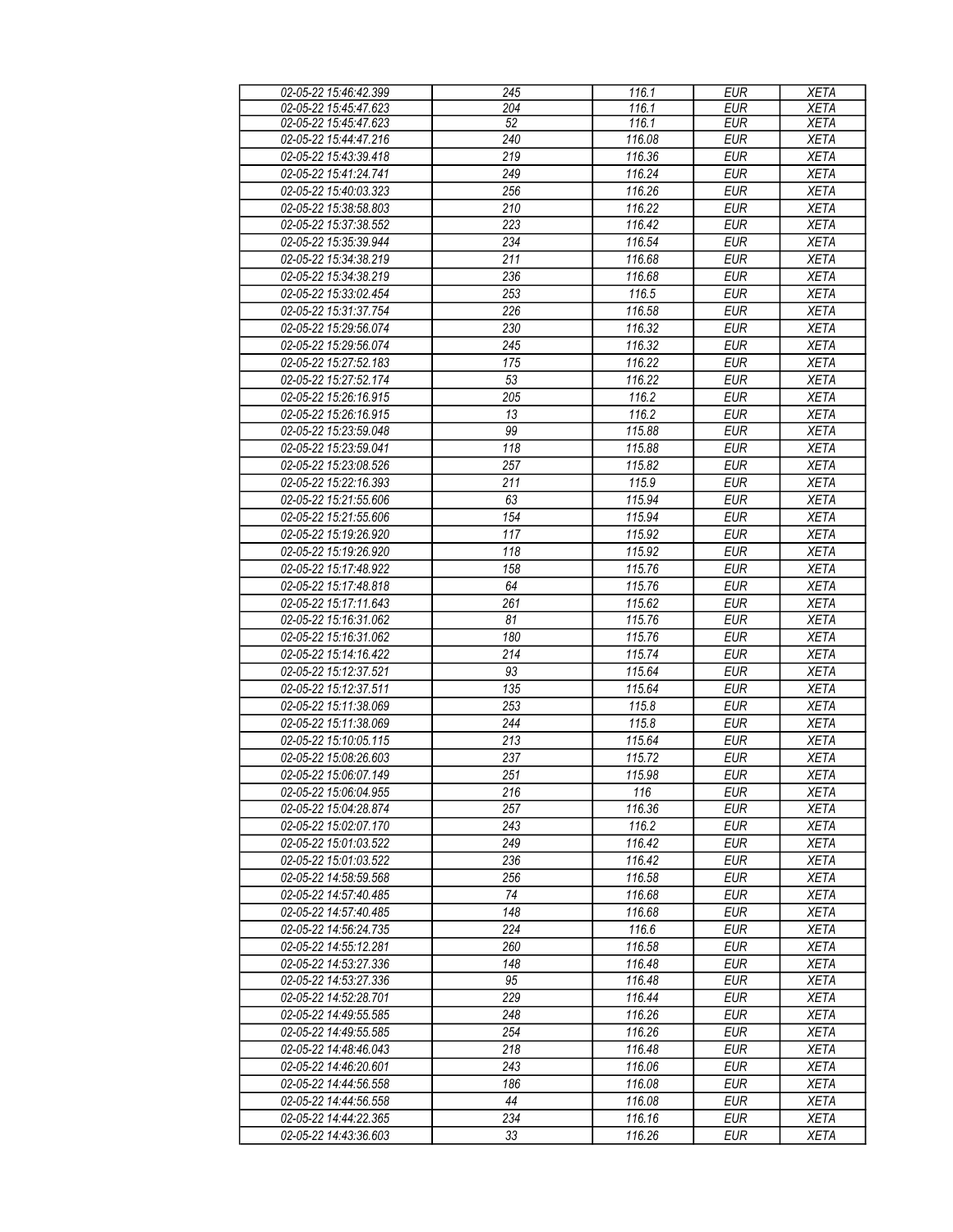| 02-05-22 14:43:36.603                          | 187             | 116.26           | <b>EUR</b>               | <b>XETA</b>                |
|------------------------------------------------|-----------------|------------------|--------------------------|----------------------------|
| 02-05-22 14:40:40.344                          | 28              | 115.74           | <b>EUR</b>               | <b>XETA</b>                |
| 02-05-22 14:40:40.343                          | 227             | 115.74           | <b>EUR</b>               | <b>XETA</b>                |
| 02-05-22 14:40:03.505                          | 257             | 115.92           | <b>EUR</b>               | <b>XETA</b>                |
| 02-05-22 14:40:03.505                          | 253             | 115.92           | <b>EUR</b>               | <b>XETA</b>                |
| 02-05-22 14:37:11.411                          | 241             | 115.64           | <b>EUR</b>               | <b>XETA</b>                |
| 02-05-22 14:36:09.089                          | 29              | 115.74           | <b>EUR</b>               | <b>XETA</b>                |
| 02-05-22 14:36:05.998                          | 207             | 115.74           | <b>EUR</b>               | <b>XETA</b>                |
| 02-05-22 14:34:18.517                          | 47              | 115.9            | <b>EUR</b>               | <b>XETA</b>                |
| 02-05-22 14:34:18.517                          | 200             | 115.9            | <b>EUR</b>               | <b>XETA</b>                |
| 02-05-22 14:34:06.767                          | 259             | 115.96           | <b>EUR</b>               | <b>XETA</b>                |
| 02-05-22 14:33:07.569                          | 215             | 116.1            | <b>EUR</b>               | <b>XETA</b>                |
| 02-05-22 14:32:02.492                          | 253             | 116.1            | <b>EUR</b>               | <b>XETA</b>                |
| 02-05-22 14:31:14.305                          | 110             | 116.28           | <b>EUR</b>               | <b>XETA</b>                |
| 02-05-22 14:31:14.305                          | 118             | 116.28           | <b>EUR</b>               | <b>XETA</b>                |
| 02-05-22 14:31:14.305                          | 218             | 116.28           | <b>EUR</b>               | <b>XETA</b>                |
| 02-05-22 14:29:20.272                          | 43              | 116.22           | <b>EUR</b>               | <b>XETA</b>                |
| 02-05-22 14:29:20.272                          | 200             | 116.22           | <b>EUR</b>               | <b>XETA</b>                |
| 02-05-22 14:26:37.853                          | 164             | 116.36           | <b>EUR</b>               | <b>XETA</b>                |
| 02-05-22 14:26:37.852                          | 86              | 116.36           | <b>EUR</b>               | <b>XETA</b>                |
| 02-05-22 14:23:50.436                          | 218             | 116.42           | <b>EUR</b>               | <b>XETA</b>                |
| 02-05-22 14:23:50.436                          | 261             | 116.42           | <b>EUR</b>               | <b>XETA</b>                |
| 02-05-22 14:19:09.734                          | 195             | 116.26           | <b>EUR</b>               | <b>XETA</b>                |
| 02-05-22 14:19:03.953                          | 55              | 116.26           | <b>EUR</b>               | <b>XETA</b>                |
| 02-05-22 14:17:20.142                          | 224             | 116.38           | <b>EUR</b>               | <b>XETA</b>                |
|                                                | 231             | 116.3            | <b>EUR</b>               | <b>XETA</b>                |
| 02-05-22 14:15:12.104<br>02-05-22 14:15:12.099 | 19              | 116.3            | <b>EUR</b>               |                            |
| 02-05-22 14:14:02.624                          | 256             | 116.18           | <b>EUR</b>               | <b>XETA</b><br><b>XETA</b> |
| 02-05-22 14:14:02.611                          | 241             |                  | EUR                      |                            |
| 02-05-22 14:08:54.162                          | 245             | 116.18<br>116.16 | <b>EUR</b>               | <b>XETA</b><br><b>XETA</b> |
|                                                |                 |                  | <b>EUR</b>               |                            |
| 02-05-22 14:06:51.222<br>02-05-22 14:06:51.222 | 257<br>210      | 116.18<br>116.18 | <b>EUR</b>               | <b>XETA</b><br><b>XETA</b> |
|                                                | 224             |                  | <b>EUR</b>               |                            |
| 02-05-22 14:03:40.488<br>02-05-22 14:03:40.488 | 36              | 116.12<br>116.12 | <b>EUR</b>               | <b>XETA</b><br><b>XETA</b> |
| 02-05-22 14:01:15.791                          | 218             | 116.16           | <b>EUR</b>               | <b>XETA</b>                |
|                                                | 229             |                  |                          |                            |
| 02-05-22 14:01:15.791<br>02-05-22 13:57:57.280 | 100             | 116.16<br>116.08 | <b>EUR</b><br><b>EUR</b> | <b>XETA</b><br><b>XETA</b> |
| 02-05-22 13:57:57.279                          | 108             | 116.08           | <b>EUR</b>               |                            |
| 02-05-22 13:57:47.761                          | 2               | 116.08           | <b>EUR</b>               | <b>XETA</b><br><b>XETA</b> |
| 02-05-22 13:57:47.761                          | $\overline{10}$ | 116.08           | <b>EUR</b>               | <b>XETA</b>                |
| 02-05-22 13:56:10.023                          | 88              | 115.9            | <b>EUR</b>               | <b>XETA</b>                |
| 02-05-22 13:54:01.396                          | 163             | 115.98           | <b>EUR</b>               | <b>XETA</b>                |
| 02-05-22 13:54:01.396                          | 48              | 115.98           | <b>EUR</b>               | <b>XETA</b>                |
| 02-05-22 13:50:53.729                          | 58              | 115.8            | <b>EUR</b>               | <b>XETA</b>                |
| 02-05-22 13:50:53.726                          | 191             | 115.8            | <b>EUR</b>               | <b>XETA</b>                |
| 02-05-22 13:50:53.726                          | 165             | 115.8            | <b>EUR</b>               | <b>XETA</b>                |
| 02-05-22 13:50:35.377                          | 45              | 115.8            | <b>EUR</b>               | <b>XETA</b>                |
| 02-05-22 13:45:44.849                          | 231             | 115.84           | <b>EUR</b>               | <b>XETA</b>                |
| 02-05-22 13:45:44.833                          | 235             | 115.82           | <b>EUR</b>               | <b>XETA</b>                |
| 02-05-22 13:44:49.170                          | 210             | 115.9            | <b>EUR</b>               | <b>XETA</b>                |
| 02-05-22 13:44:49.170                          | 235             | 115.9            | <b>EUR</b>               | <b>XETA</b>                |
| 02-05-22 13:40:55.082                          | 198             | 115.82           | <b>EUR</b>               | <b>XETA</b>                |
| 02-05-22 13:40:55.082                          | 15              | 115.82           | <b>EUR</b>               | <b>XETA</b>                |
| 02-05-22 13:38:04.509                          | 222             | 115.78           | <b>EUR</b>               | <b>XETA</b>                |
| 02-05-22 13:37:15.640                          | 211             | 115.78           | <b>EUR</b>               | <b>XETA</b>                |
| 02-05-22 13:33:47.200                          | 165             | 115.82           | <b>EUR</b>               | <b>XETA</b>                |
| 02-05-22 13:33:47.193                          | 92              | 115.82           | <b>EUR</b>               | <b>XETA</b>                |
| 02-05-22 13:31:09.932                          | 222             | 115.74           | <b>EUR</b>               | <b>XETA</b>                |
| 02-05-22 13:31:09.932                          | 235             | 115.74           | <b>EUR</b>               | <b>XETA</b>                |
| 02-05-22 13:29:09.110                          | 243             | 115.62           | <b>EUR</b>               | <b>XETA</b>                |
| 02-05-22 13:23:29.112                          | 68              | 115.64           | <b>EUR</b>               | <b>XETA</b>                |
|                                                |                 |                  |                          |                            |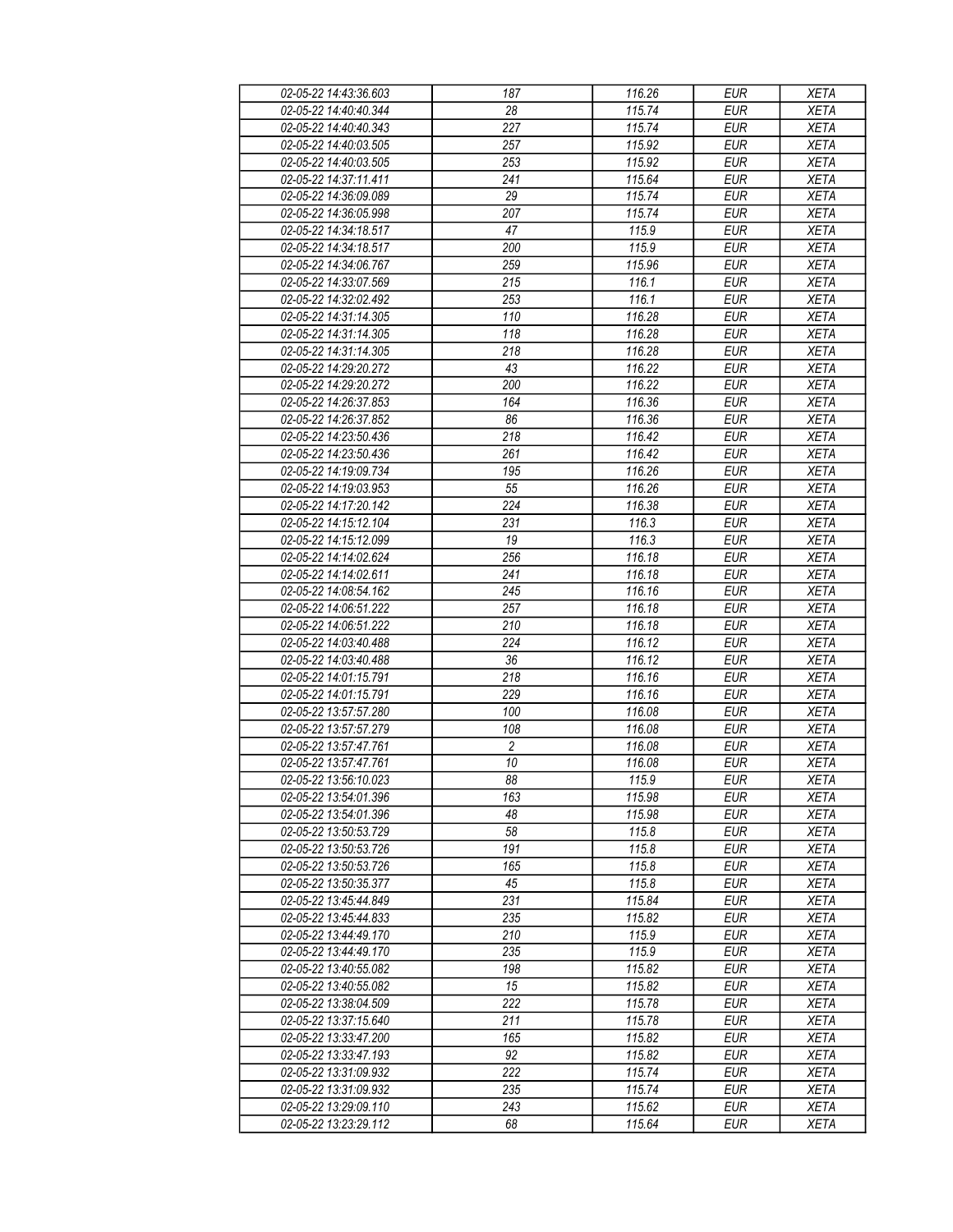| 02-05-22 13:23:29.112 | 180              | 115.64 | <b>EUR</b> | <b>XETA</b> |
|-----------------------|------------------|--------|------------|-------------|
| 02-05-22 13:22:38.649 | 109              | 115.64 | <b>EUR</b> | <b>XETA</b> |
| 02-05-22 13:22:38.649 | 116              | 115.64 | <b>EUR</b> | <b>XETA</b> |
| 02-05-22 13:21:11.513 | 183              | 115.52 | <b>EUR</b> | <b>XETA</b> |
| 02-05-22 13:21:11.513 | 33               | 115.52 | <b>EUR</b> | <b>XETA</b> |
| 02-05-22 13:18:08.535 | 114              | 115.46 | <b>EUR</b> | <b>XETA</b> |
| 02-05-22 13:18:08.535 | 139              | 115.46 | <b>EUR</b> | <b>XETA</b> |
| 02-05-22 13:16:08.326 | $\overline{218}$ | 115.54 | <b>EUR</b> | <b>XETA</b> |
| 02-05-22 13:14:08.941 | 86               | 115.36 | <b>EUR</b> | <b>XETA</b> |
| 02-05-22 13:13:22.616 | 240              | 115.46 | <b>EUR</b> | <b>XETA</b> |
| 02-05-22 13:12:51.697 | 218              | 115.48 | <b>EUR</b> | <b>XETA</b> |
| 02-05-22 13:08:29.121 | 17               | 115.54 | <b>EUR</b> | <b>XETA</b> |
| 02-05-22 13:08:29.121 | 234              | 115.54 | <b>EUR</b> | <b>XETA</b> |
| 02-05-22 13:05:22.610 | 90               | 115.42 | <b>EUR</b> | <b>XETA</b> |
| 02-05-22 13:05:10.676 | $\overline{123}$ | 115.42 | EUR        | <b>XETA</b> |
| 02-05-22 13:03:14.267 | 188              | 115.42 | <b>EUR</b> | <b>XETA</b> |
| 02-05-22 13:03:14.267 | 49               | 115.42 | EUR        | <b>XETA</b> |
| 02-05-22 13:03:14.267 | 24               | 115.42 | <b>EUR</b> | <b>XETA</b> |
| 02-05-22 13:02:19.319 | 257              |        |            |             |
|                       |                  | 115.4  | <b>EUR</b> | <b>XETA</b> |
| 02-05-22 12:58:45.239 | 256              | 115.4  | <b>EUR</b> | <b>XETA</b> |
| 02-05-22 12:54:53.926 | 93               | 115.32 | <b>EUR</b> | <b>XETA</b> |
| 02-05-22 12:54:53.926 | 141              | 115.32 | <b>EUR</b> | <b>XETA</b> |
| 02-05-22 12:53:15.210 | 240              | 115.42 | <b>EUR</b> | <b>XETA</b> |
| 02-05-22 12:51:46.889 | 175              | 115.42 | <b>EUR</b> | <b>XETA</b> |
| 02-05-22 12:51:46.889 | 72               | 115.42 | <b>EUR</b> | <b>XETA</b> |
| 02-05-22 12:49:27.909 | $\overline{212}$ | 115.38 | <b>EUR</b> | <b>XETA</b> |
| 02-05-22 12:45:12.518 | 180              | 115.52 | <b>EUR</b> | <b>XETA</b> |
| 02-05-22 12:45:12.517 | $\overline{51}$  | 115.52 | <b>EUR</b> | <b>XETA</b> |
| 02-05-22 12:43:27.226 | 169              | 115.54 | EUR        | <b>XETA</b> |
| 02-05-22 12:43:27.226 | 63               | 115.54 | <b>EUR</b> | <b>XETA</b> |
| 02-05-22 12:43:27.226 | 210              | 115.54 | <b>EUR</b> | <b>XETA</b> |
| 02-05-22 12:37:16.721 | 138              | 115.4  | <b>EUR</b> | <b>XETA</b> |
| 02-05-22 12:37:16.721 | 54               | 115.4  | <b>EUR</b> | <b>XETA</b> |
| 02-05-22 12:37:16.721 | 59               | 115.4  | <b>EUR</b> | <b>XETA</b> |
| 02-05-22 12:34:59.135 | 43               | 115.4  | <b>EUR</b> | <b>XETA</b> |
| 02-05-22 12:34:59.135 | 47               | 115.4  | <b>EUR</b> | <b>XETA</b> |
| 02-05-22 12:34:59.135 | 131              | 115.4  | <b>EUR</b> | <b>XETA</b> |
| 02-05-22 12:32:15.261 | 33               | 115.46 | <b>EUR</b> | <b>XETA</b> |
| 02-05-22 12:32:15.261 | 195              | 115.46 | <b>EUR</b> | <b>XETA</b> |
| 02-05-22 12:31:26.487 | $\overline{251}$ | 115.48 | <b>EUR</b> | <b>XETA</b> |
| 02-05-22 12:29:10.035 | 243              | 115.5  | <b>EUR</b> | <b>XETA</b> |
| 02-05-22 12:23:52.251 | 250              | 115.56 | <b>EUR</b> | <b>XETA</b> |
| 02-05-22 12:23:29.426 | 241              | 115.58 | <b>EUR</b> | <b>XETA</b> |
| 02-05-22 12:20:38.498 | 239              | 115.4  | <b>EUR</b> | <b>XETA</b> |
| 02-05-22 12:16:54.963 | 222              | 115.42 | <b>EUR</b> | <b>XETA</b> |
| 02-05-22 12:14:13.279 | 36               | 115.5  | <b>EUR</b> | <b>XETA</b> |
| 02-05-22 12:14:13.279 | 204              | 115.5  | <b>EUR</b> | <b>XETA</b> |
| 02-05-22 12:09:50.006 | 252              | 115.58 | <b>EUR</b> | <b>XETA</b> |
| 02-05-22 12:09:50.005 | 250              | 115.58 | <b>EUR</b> | <b>XETA</b> |
| 02-05-22 12:07:06.013 | 215              | 115.78 | <b>EUR</b> | <b>XETA</b> |
| 02-05-22 12:04:21.202 | 251              | 115.76 | <b>EUR</b> | <b>XETA</b> |
| 02-05-22 12:02:51.996 | 210              | 115.72 | <b>EUR</b> | <b>XETA</b> |
| 02-05-22 12:02:48.610 | 258              | 115.76 | <b>EUR</b> | <b>XETA</b> |
| 02-05-22 12:02:17.847 | 108              | 115.78 | <b>EUR</b> | <b>XETA</b> |
| 02-05-22 11:56:33.295 | 246              | 115.92 | <b>EUR</b> | <b>XETA</b> |
| 02-05-22 11:56:16.322 | 170              | 115.86 | <b>EUR</b> | <b>XETA</b> |
| 02-05-22 11:56:16.322 | 89               | 115.86 | <b>EUR</b> | <b>XETA</b> |
| 02-05-22 11:54:15.631 | 218              | 115.86 | <b>EUR</b> | <b>XETA</b> |
| 02-05-22 11:49:47.662 | 21               | 115.78 | <b>EUR</b> | <b>XETA</b> |
| 02-05-22 11:49:47.662 | 105              | 115.78 | <b>EUR</b> | <b>XETA</b> |
| 02-05-22 11:49:47.662 | 84               | 115.78 | <b>EUR</b> | <b>XETA</b> |
|                       |                  |        |            |             |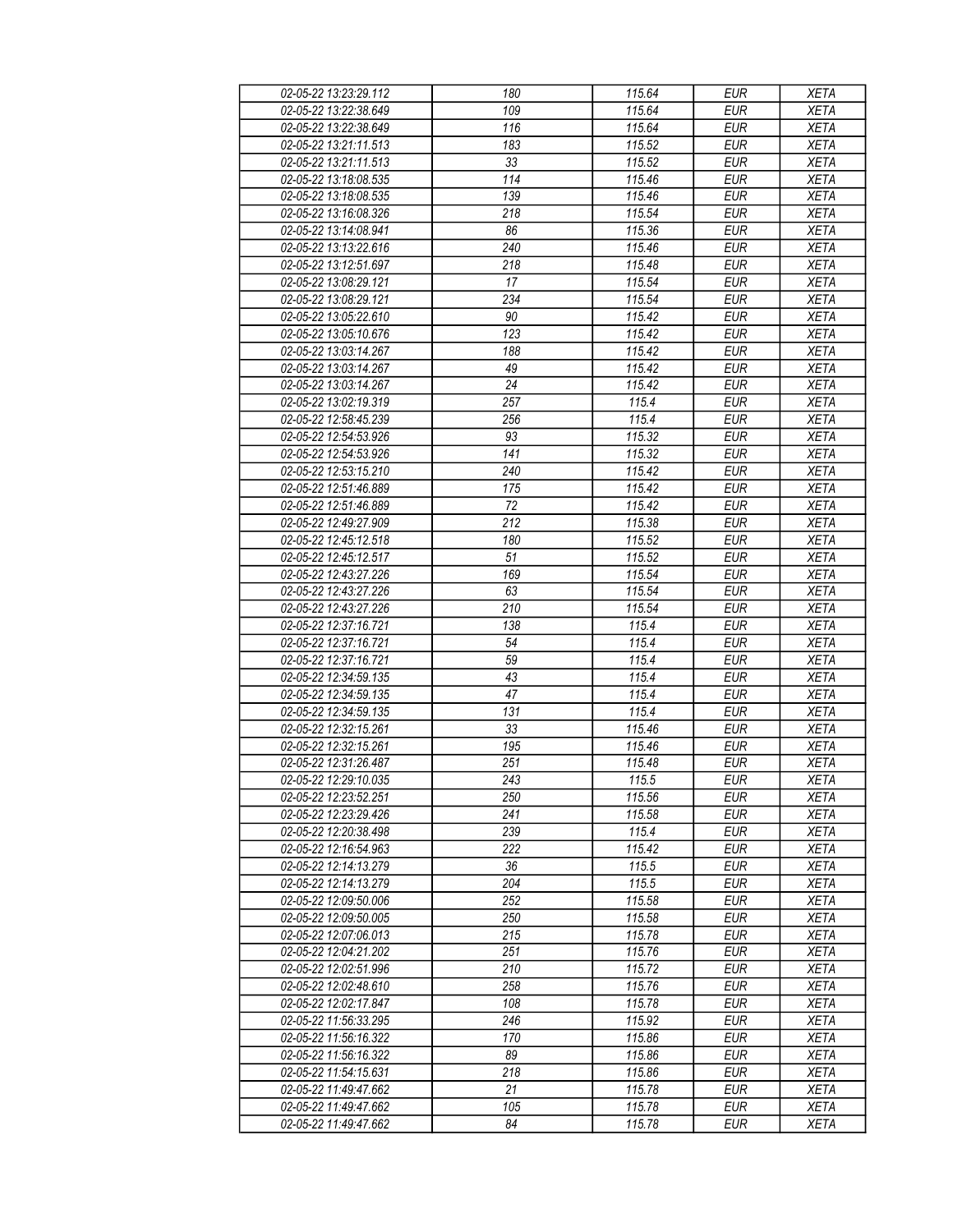| 02-05-22 11:45:28.144 | 177             | 115.92 | <b>EUR</b> | <b>XETA</b> |
|-----------------------|-----------------|--------|------------|-------------|
| 02-05-22 11:45:28.144 | 74              | 115.92 | <b>EUR</b> | <b>XETA</b> |
| 02-05-22 11:45:28.133 | 221             | 115.92 | <b>EUR</b> | <b>XETA</b> |
| 02-05-22 11:45:28.119 | 242             | 115.92 | <b>EUR</b> | <b>XETA</b> |
| 02-05-22 11:41:54.303 | 235             | 116.02 | <b>EUR</b> | <b>XETA</b> |
| 02-05-22 11:39:27.489 | 228             | 116.08 | <b>EUR</b> | <b>XETA</b> |
| 02-05-22 11:35:20.415 | 135             | 116.12 | <b>EUR</b> | <b>XETA</b> |
| 02-05-22 11:35:20.415 | 70              | 116.12 | <b>EUR</b> | <b>XETA</b> |
| 02-05-22 11:35:20.415 | 49              | 116.12 | <b>EUR</b> | <b>XETA</b> |
| 02-05-22 11:33:55.967 | 237             | 116.06 | <b>EUR</b> | <b>XETA</b> |
| 02-05-22 11:30:31.989 | 87              | 116.02 | <b>EUR</b> | <b>XETA</b> |
| 02-05-22 11:30:31.989 | 149             | 116.02 | <b>EUR</b> | <b>XETA</b> |
| 02-05-22 11:28:00.038 | 145             | 116.04 | <b>EUR</b> | <b>XETA</b> |
| 02-05-22 11:28:00.038 | 85              | 116.04 | <b>EUR</b> | <b>XETA</b> |
| 02-05-22 11:25:44.105 | $\overline{71}$ | 115.88 | <b>EUR</b> | <b>XETA</b> |
| 02-05-22 11:25:44.105 | 152             | 115.88 | <b>EUR</b> | <b>XETA</b> |
|                       | 252             |        | <b>EUR</b> |             |
| 02-05-22 11:24:34.636 |                 | 116.02 |            | <b>XETA</b> |
| 02-05-22 11:18:35.631 | 218             | 115.98 | <b>EUR</b> | <b>XETA</b> |
| 02-05-22 11:18:35.631 | 182             | 115.98 | <b>EUR</b> | <b>XETA</b> |
| 02-05-22 11:18:35.630 | 43              | 115.98 | <b>EUR</b> | <b>XETA</b> |
| 02-05-22 11:16:33.416 | 226             | 116.02 | <b>EUR</b> | <b>XETA</b> |
| 02-05-22 11:13:55.050 | 222             | 116.06 | <b>EUR</b> | <b>XETA</b> |
| 02-05-22 11:11:42.050 | 236             | 116.16 | <b>EUR</b> | <b>XETA</b> |
| 02-05-22 11:11:42.050 | 242             | 116.16 | <b>EUR</b> | <b>XETA</b> |
| 02-05-22 11:08:56.755 | 46              | 115.84 | <b>EUR</b> | <b>XETA</b> |
| 02-05-22 11:06:46.095 | 30              | 115.74 | EUR        | <b>XETA</b> |
| 02-05-22 11:06:46.095 | 161             | 115.74 | <b>EUR</b> | <b>XETA</b> |
| 02-05-22 11:06:46.095 | 46              | 115.74 | <b>EUR</b> | <b>XETA</b> |
| 02-05-22 11:02:58.832 | 225             | 115.74 | EUR        | <b>XETA</b> |
| 02-05-22 10:59:58.253 | 245             | 115.66 | <b>EUR</b> | <b>XETA</b> |
| 02-05-22 10:59:58.253 | 80              | 115.66 | <b>EUR</b> | <b>XETA</b> |
| 02-05-22 10:59:58.253 | 89              | 115.66 | <b>EUR</b> | <b>XETA</b> |
| 02-05-22 10:59:58.253 | $\overline{51}$ | 115.66 | <b>EUR</b> | <b>XETA</b> |
| 02-05-22 10:55:28.987 | 209             | 115.78 | <b>EUR</b> | <b>XETA</b> |
| 02-05-22 10:55:28.987 | 243             | 115.78 | <b>EUR</b> | <b>XETA</b> |
| 02-05-22 10:52:00.185 | 247             | 115.88 | <b>EUR</b> | <b>XETA</b> |
| 02-05-22 10:49:37.710 | 194             | 115.74 | <b>EUR</b> | <b>XETA</b> |
| 02-05-22 10:49:37.710 | 44              | 115.74 | <b>EUR</b> | <b>XETA</b> |
| 02-05-22 10:46:38.335 | 226             | 115.62 | <b>EUR</b> | <b>XETA</b> |
| 02-05-22 10:44:15.594 | 244             | 115.84 | <b>EUR</b> | <b>XETA</b> |
| 02-05-22 10:42:24.542 | 211             | 115.76 | <b>EUR</b> | <b>XETA</b> |
| 02-05-22 10:40:51.199 | 249             | 115.92 | <b>EUR</b> | <b>XETA</b> |
| 02-05-22 10:36:16.018 | 186             | 116.08 | <b>EUR</b> | <b>XETA</b> |
| 02-05-22 10:36:09.204 | 27              | 116.08 | <b>EUR</b> | <b>XETA</b> |
| 02-05-22 10:36:09.202 | 11              | 116.08 | <b>EUR</b> | <b>XETA</b> |
| 02-05-22 10:33:30.145 | 159             | 115.98 | <b>EUR</b> | <b>XETA</b> |
| 02-05-22 10:33:30.145 | 87              | 115.98 | <b>EUR</b> | <b>XETA</b> |
| 02-05-22 10:33:30.145 | 27              | 115.98 | <b>EUR</b> | <b>XETA</b> |
| 02-05-22 10:33:30.145 | 212             | 115.98 | <b>EUR</b> | <b>XETA</b> |
| 02-05-22 10:30:35.420 | 174             | 115.9  | <b>EUR</b> | <b>XETA</b> |
| 02-05-22 10:30:35.420 | 38              | 115.9  | <b>EUR</b> | <b>XETA</b> |
| 02-05-22 10:28:48.417 | 191             | 115.98 | <b>EUR</b> | <b>XETA</b> |
| 02-05-22 10:28:48.417 | 59              | 115.98 | <b>EUR</b> | <b>XETA</b> |
| 02-05-22 10:25:59.317 | 48              | 115.88 | <b>EUR</b> | <b>XETA</b> |
| 02-05-22 10:25:22.251 | 249             | 115.94 | <b>EUR</b> | <b>XETA</b> |
| 02-05-22 10:24:43.712 | 67              | 115.88 | <b>EUR</b> | <b>XETA</b> |
| 02-05-22 10:24:43.712 | 133             | 115.88 | <b>EUR</b> | <b>XETA</b> |
| 02-05-22 10:23:12.499 | 218             | 115.7  | <b>EUR</b> | <b>XETA</b> |
| 02-05-22 10:19:34.839 | 244             | 115.62 | <b>EUR</b> | <b>XETA</b> |
| 02-05-22 10:17:57.962 | 237             | 115.64 | <b>EUR</b> | <b>XETA</b> |
| 02-05-22 10:17:42.329 | 214             | 115.62 | <b>EUR</b> | <b>XETA</b> |
|                       |                 |        |            |             |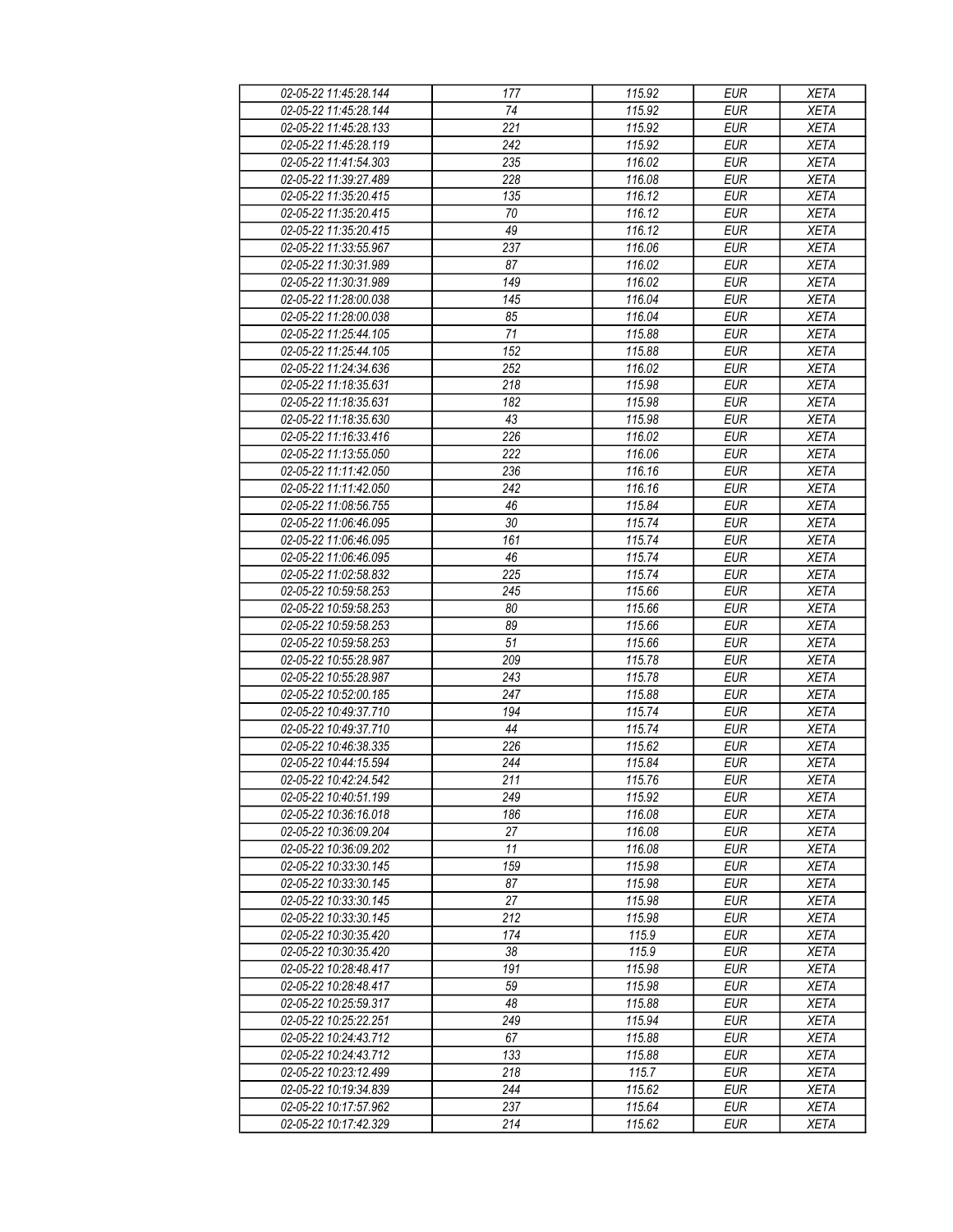| 02-05-22 10:16:35.107 | 258          | 115.46 | <b>EUR</b> | <b>XETA</b> |
|-----------------------|--------------|--------|------------|-------------|
| 02-05-22 10:13:40.512 | 211          | 115.58 | <b>EUR</b> | <b>XETA</b> |
| 02-05-22 10:10:39.445 | 226          | 115.5  | <b>EUR</b> | <b>XETA</b> |
| 02-05-22 10:09:27.758 | 167          | 115.38 | <b>EUR</b> | <b>XETA</b> |
| 02-05-22 10:09:27.757 | 54           | 115.38 | <b>EUR</b> | <b>XETA</b> |
| 02-05-22 10:06:43.287 | 256          | 115.5  | <b>EUR</b> | <b>XETA</b> |
| 02-05-22 10:04:32.369 | 234          | 115.48 | <b>EUR</b> | <b>XETA</b> |
| 02-05-22 10:02:01.222 | 34           | 115.3  | <b>EUR</b> | <b>XETA</b> |
| 02-05-22 10:02:01.219 | 55           | 115.3  | <b>EUR</b> | <b>XETA</b> |
| 02-05-22 10:02:01.219 | 150          | 115.3  | <b>EUR</b> | <b>XETA</b> |
| 02-05-22 10:00:24.830 | 232          | 115.12 | <b>EUR</b> | <b>XETA</b> |
| 02-05-22 09:58:23.629 | 257          | 114.94 | <b>EUR</b> | <b>XETA</b> |
| 02-05-22 09:54:49.975 | 213          | 114.84 | <b>EUR</b> | <b>XETA</b> |
| 02-05-22 09:54:49.975 | 79           | 114.84 | <b>EUR</b> | <b>XETA</b> |
| 02-05-22 09:54:49.975 | 131          | 114.84 | <b>EUR</b> | <b>XETA</b> |
| 02-05-22 09:54:49.975 | 49           | 114.84 | <b>EUR</b> | <b>XETA</b> |
| 02-05-22 09:52:40.092 | 122          | 115.04 | <b>EUR</b> | <b>XETA</b> |
| 02-05-22 09:52:40.092 | 88           | 115.04 | <b>EUR</b> | <b>XETA</b> |
| 02-05-22 09:50:39.714 | 214          | 115.06 | <b>EUR</b> | <b>XETA</b> |
| 02-05-22 09:49:35.030 | $\mathbf{1}$ | 115.04 | <b>EUR</b> | <b>XETA</b> |
| 02-05-22 09:49:35.030 | 203          | 115.04 | <b>EUR</b> | <b>XETA</b> |
| 02-05-22 09:49:14.623 | 16           | 115.04 | <b>EUR</b> | <b>XETA</b> |
| 02-05-22 09:47:06.209 | 241          | 115.12 | <b>EUR</b> | <b>XETA</b> |
| 02-05-22 09:42:07.073 | 210          | 115.28 | <b>EUR</b> | <b>XETA</b> |
| 02-05-22 09:42:07.073 | 22           | 115.28 | <b>EUR</b> | <b>XETA</b> |
| 02-05-22 09:41:40.798 | 241          | 115.36 | <b>EUR</b> | <b>XETA</b> |
| 02-05-22 09:39:58.126 | 209          | 114.98 | <b>EUR</b> | <b>XETA</b> |
| 02-05-22 09:39:58.126 | 23           | 114.98 | <b>EUR</b> | <b>XETA</b> |
| 02-05-22 09:39:03.123 | 219          | 114.8  | <b>EUR</b> | <b>XETA</b> |
| 02-05-22 09:38:55.057 | 10           | 114.8  | <b>EUR</b> | <b>XETA</b> |
| 02-05-22 09:36:04.648 | 223          | 114.56 | <b>EUR</b> | <b>XETA</b> |
| 02-05-22 09:35:44.170 | 243          | 114.58 | <b>EUR</b> | <b>XETA</b> |
| 02-05-22 09:33:05.016 | 39           | 114.38 | <b>EUR</b> | <b>XETA</b> |
| 02-05-22 09:33:05.016 | 183          | 114.38 | <b>EUR</b> | <b>XETA</b> |
| 02-05-22 09:32:17.204 | 247          | 114.52 | <b>EUR</b> | <b>XETA</b> |
| 02-05-22 09:30:16.431 | 121          | 114.56 | <b>EUR</b> | <b>XETA</b> |
| 02-05-22 09:30:13.300 | 100          | 114.56 | <b>EUR</b> | <b>XETA</b> |
| 02-05-22 09:27:11.703 | 18           | 114.58 | <b>EUR</b> | <b>XETA</b> |
| 02-05-22 09:27:11.703 | 229          | 114.58 | <b>EUR</b> | <b>XETA</b> |
| 02-05-22 09:26:40.122 | 216          | 114.62 | <b>EUR</b> | <b>XETA</b> |
| 02-05-22 09:26:02.511 | 232          | 114.62 | <b>EUR</b> | <b>XETA</b> |
| 02-05-22 09:22:15.964 | 128          | 115.36 | <b>EUR</b> | <b>XETA</b> |
| 02-05-22 09:22:15.964 | 85           | 115.36 | <b>EUR</b> | <b>XETA</b> |
| 02-05-22 09:22:15.964 | 42           | 115.36 | <b>EUR</b> | <b>XETA</b> |
| 02-05-22 09:21:17.337 | 224          | 115.42 | <b>EUR</b> | <b>XETA</b> |
| 02-05-22 09:21:17.337 | 190          | 115.42 | <b>EUR</b> | <b>XETA</b> |
| 02-05-22 09:21:17.337 | 36           | 115.42 | <b>EUR</b> | <b>XETA</b> |
| 02-05-22 09:19:34.639 | 237          | 115.3  | <b>EUR</b> | <b>XETA</b> |
| 02-05-22 09:17:59.165 | 211          | 115.5  | <b>EUR</b> | <b>XETA</b> |
| 02-05-22 09:13:20.206 | 242          | 115.82 | <b>EUR</b> | <b>XETA</b> |
| 02-05-22 09:13:20.206 | 227          | 115.82 | <b>EUR</b> | <b>XETA</b> |
| 02-05-22 09:12:32.840 | 257          | 115.78 | <b>EUR</b> | <b>XETA</b> |
| 02-05-22 09:11:46.256 | 231          | 116.16 | <b>EUR</b> | <b>XETA</b> |
| 02-05-22 09:11:28.579 | 216          | 116.18 | <b>EUR</b> | <b>XETA</b> |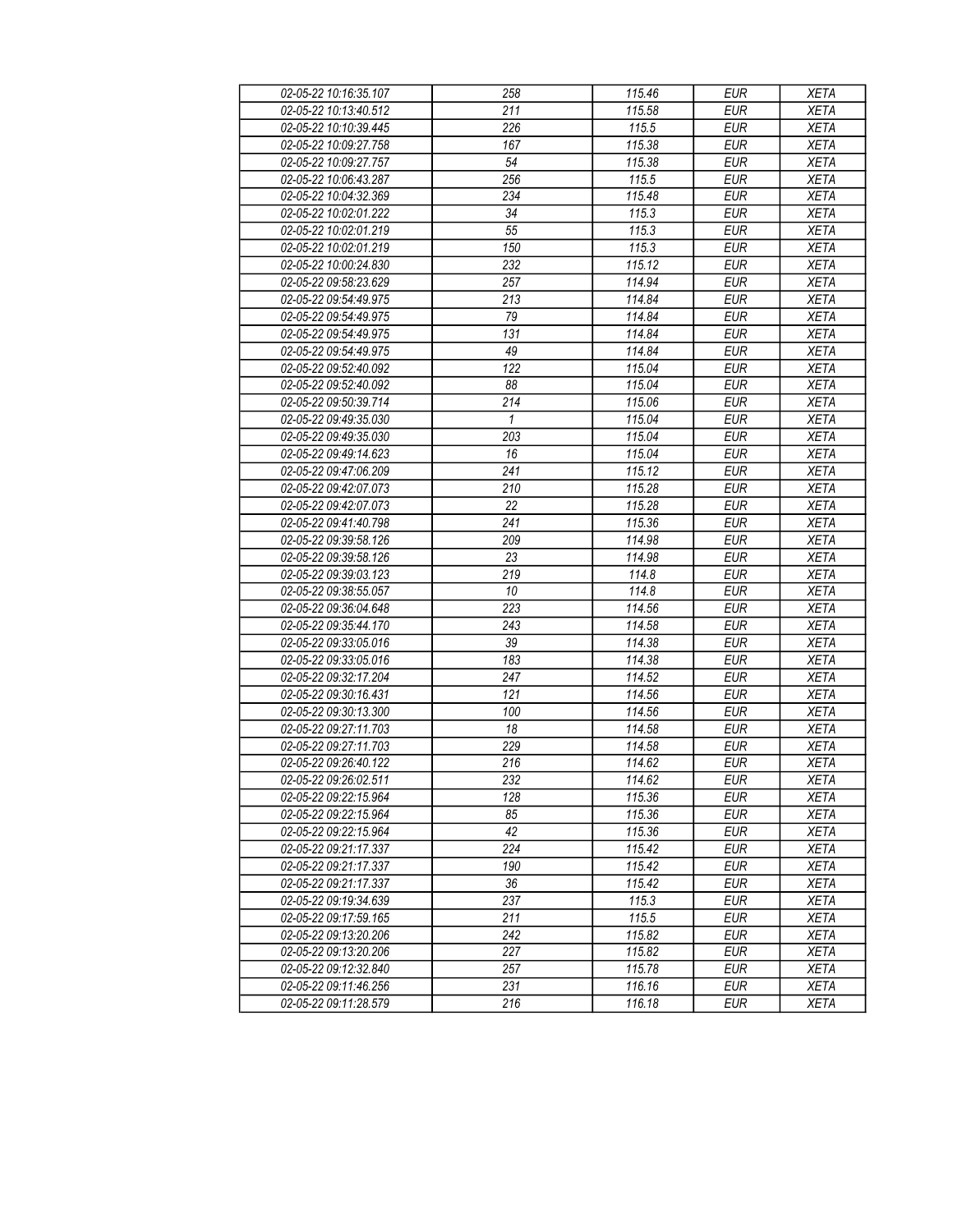## Each order relating to the buy-back programme above according to Art. 5 sec. 3 MAR in conjunction with Art. 25 sec. 1 and 2 MiFiR

In red colour are the fields according to Table 2 of the Annex of Del. Regulation (EU) 2017/580; alternatively you may report the

| Date and Time according to field 9             | <b>Segment MIC code</b><br>according to field 16 | <b>Transaction price</b><br>according to field 28 | <b>Price currency according</b><br>to field 29 | <b>Buy-sell indicator</b><br>according to field 32 |
|------------------------------------------------|--------------------------------------------------|---------------------------------------------------|------------------------------------------------|----------------------------------------------------|
| 02-05-22 16:27:31.149                          | <b>XETA</b>                                      | 114.82                                            | <b>EUR</b>                                     | <b>BUY</b>                                         |
| 02-05-22 16:25:52.698                          | <b>XETA</b>                                      | 115                                               | <b>EUR</b>                                     | <b>BUY</b>                                         |
| 02-05-22 16:25:52.687                          | <b>XETA</b>                                      | $\overline{115}$                                  | <b>EUR</b>                                     | <b>BUY</b>                                         |
| 02-05-22 16:25:45.116                          | <b>XETA</b>                                      | 114.96                                            | <b>EUR</b>                                     | <b>BUY</b>                                         |
| 02-05-22 16:25:19.963                          | <b>XETA</b>                                      | 114.98                                            | <b>EUR</b>                                     | <b>BUY</b>                                         |
| 02-05-22 16:25:19.963                          | <b>XETA</b>                                      | 114.98                                            | <b>EUR</b>                                     | <b>BUY</b>                                         |
| 02-05-22 16:25:03.917                          | <b>XETA</b>                                      | 115.04                                            | <b>EUR</b>                                     | <b>BUY</b>                                         |
| 02-05-22 16:25:03.917                          | <b>XETA</b>                                      | 115.04                                            | <b>EUR</b>                                     | <b>BUY</b>                                         |
| 02-05-22 16:24:05.397                          | <b>XETA</b>                                      | 115.08                                            | <b>EUR</b>                                     | <b>BUY</b>                                         |
| 02-05-22 16:24:05.397                          | <b>XETA</b>                                      | 115.08                                            | <b>EUR</b>                                     | <b>BUY</b>                                         |
| 02-05-22 16:23:36.601                          | <b>XETA</b>                                      | 115.12                                            | <b>EUR</b>                                     | <b>BUY</b>                                         |
| 02-05-22 16:23:28.085                          | <b>XETA</b>                                      | 115.12                                            | <b>EUR</b>                                     | <b>BUY</b>                                         |
| 02-05-22 16:23:08.125                          | <b>XETA</b>                                      | 115.12                                            | <b>EUR</b>                                     | <b>BUY</b>                                         |
| 02-05-22 16:22:16.818                          | <b>XETA</b>                                      | 115.14                                            | <b>EUR</b>                                     | <b>BUY</b>                                         |
| 02-05-22 16:22:16.810                          | <b>XETA</b>                                      | 115.14                                            | <b>EUR</b>                                     | <b>BUY</b>                                         |
| 02-05-22 16:22:05.501                          | <b>XETA</b>                                      | 115.14                                            | <b>EUR</b>                                     | <b>BUY</b>                                         |
| 02-05-22 16:22:05.501                          | <b>XETA</b>                                      | 115.14                                            | <b>EUR</b>                                     | <b>BUY</b>                                         |
| 02-05-22 16:20:51.917                          | <b>XETA</b>                                      | 115.08                                            | <b>EUR</b>                                     | <b>BUY</b>                                         |
| 02-05-22 16:20:19.785                          | <b>XETA</b>                                      | 115.06                                            | <b>EUR</b>                                     | <b>BUY</b>                                         |
| 02-05-22 16:20:19.785                          | <b>XETA</b>                                      | 115.06                                            | <b>EUR</b>                                     | <b>BUY</b>                                         |
| 02-05-22 16:18:51.640                          | <b>XETA</b>                                      | 115.14                                            | <b>EUR</b>                                     | <b>BUY</b>                                         |
| 02-05-22 16:18:51.606                          | <b>XETA</b>                                      | 115.14                                            | <b>EUR</b>                                     | <b>BUY</b>                                         |
| 02-05-22 16:18:49.925                          | <b>XETA</b>                                      | 115.12                                            | <b>EUR</b>                                     | <b>BUY</b>                                         |
| 02-05-22 16:18:12.251                          | <b>XETA</b>                                      | 115.08                                            | <b>EUR</b>                                     | <b>BUY</b>                                         |
| 02-05-22 16:17:49.209                          | <b>XETA</b>                                      | 115.12                                            | <b>EUR</b>                                     | <b>BUY</b>                                         |
| 02-05-22 16:17:27.408                          | <b>XETA</b>                                      | 115.12                                            | <b>EUR</b>                                     | <b>BUY</b>                                         |
| 02-05-22 16:17:07.651                          | <b>XETA</b>                                      | 115.22                                            | <b>EUR</b>                                     | <b>BUY</b>                                         |
| 02-05-22 16:17:00.174                          | <b>XETA</b>                                      | 115.32                                            | <b>EUR</b>                                     | <b>BUY</b>                                         |
| 02-05-22 16:16:22.109                          | <b>XETA</b>                                      | 115.34                                            | <b>EUR</b>                                     | <b>BUY</b>                                         |
| 02-05-22 16:15:53.088                          | <b>XETA</b>                                      | 115.5                                             | <b>EUR</b>                                     | <b>BUY</b>                                         |
| 02-05-22 16:15:04.833                          | <b>XETA</b>                                      | 115.54                                            | <b>EUR</b>                                     | <b>BUY</b>                                         |
| 02-05-22 16:12:43.293                          | <b>XETA</b>                                      | 115.44                                            | <b>EUR</b>                                     | <b>BUY</b>                                         |
| 02-05-22 16:12:43.293                          | <b>XETA</b>                                      | 115.44                                            | <b>EUR</b>                                     | <b>BUY</b>                                         |
| 02-05-22 16:11:38.035                          | <b>XETA</b>                                      | 115.38                                            | <b>EUR</b>                                     | <b>BUY</b>                                         |
| 02-05-22 16:10:27.738                          | <b>XETA</b>                                      | 115.52                                            | <b>EUR</b>                                     | <b>BUY</b>                                         |
| 02-05-22 16:08:17.142                          | XETA                                             | 115.54                                            | <b>EUR</b>                                     | <b>BUY</b>                                         |
| 02-05-22 16:08:17.134                          | <b>XETA</b>                                      | 115.54                                            | <b>EUR</b>                                     | <b>BUY</b>                                         |
| 02-05-22 16:07:15.897                          | <b>XETA</b>                                      | 115.6                                             | <b>EUR</b>                                     | <b>BUY</b>                                         |
| 02-05-22 16:06:47.903                          | <b>XETA</b>                                      | 115.58                                            | <b>EUR</b>                                     | <b>BUY</b>                                         |
| 02-05-22 16:04:56.184                          | <b>XETA</b>                                      | 115.34                                            | <b>EUR</b>                                     | <b>BUY</b>                                         |
| 02-05-22 16:04:56.184                          | <b>XETA</b>                                      | 115.34                                            | <b>EUR</b>                                     | <b>BUY</b>                                         |
| 02-05-22 16:03:20.280                          | <b>XETA</b>                                      | 115.38                                            | <b>EUR</b>                                     | <b>BUY</b>                                         |
| 02-05-22 16:01:28.912                          | <b>XETA</b>                                      | 115.48                                            | <b>EUR</b>                                     | <b>BUY</b>                                         |
| 02-05-22 16:01:19.191                          | <b>XETA</b>                                      | 115.5                                             | <b>EUR</b>                                     | <b>BUY</b>                                         |
| 02-05-22 16:01:19.189                          | <b>XETA</b>                                      | 115.5                                             | <b>EUR</b>                                     | <b>BUY</b>                                         |
| 02-05-22 15:59:39.838                          | <b>XETA</b>                                      | 115.66                                            | <b>EUR</b>                                     | <b>BUY</b>                                         |
| 02-05-22 15:58:02.199<br>02-05-22 15:58:01.471 | <b>XETA</b><br><b>XETA</b>                       | 115.66<br>115.66                                  | <b>EUR</b><br><b>EUR</b>                       | <b>BUY</b><br><b>BUY</b>                           |
|                                                |                                                  |                                                   |                                                |                                                    |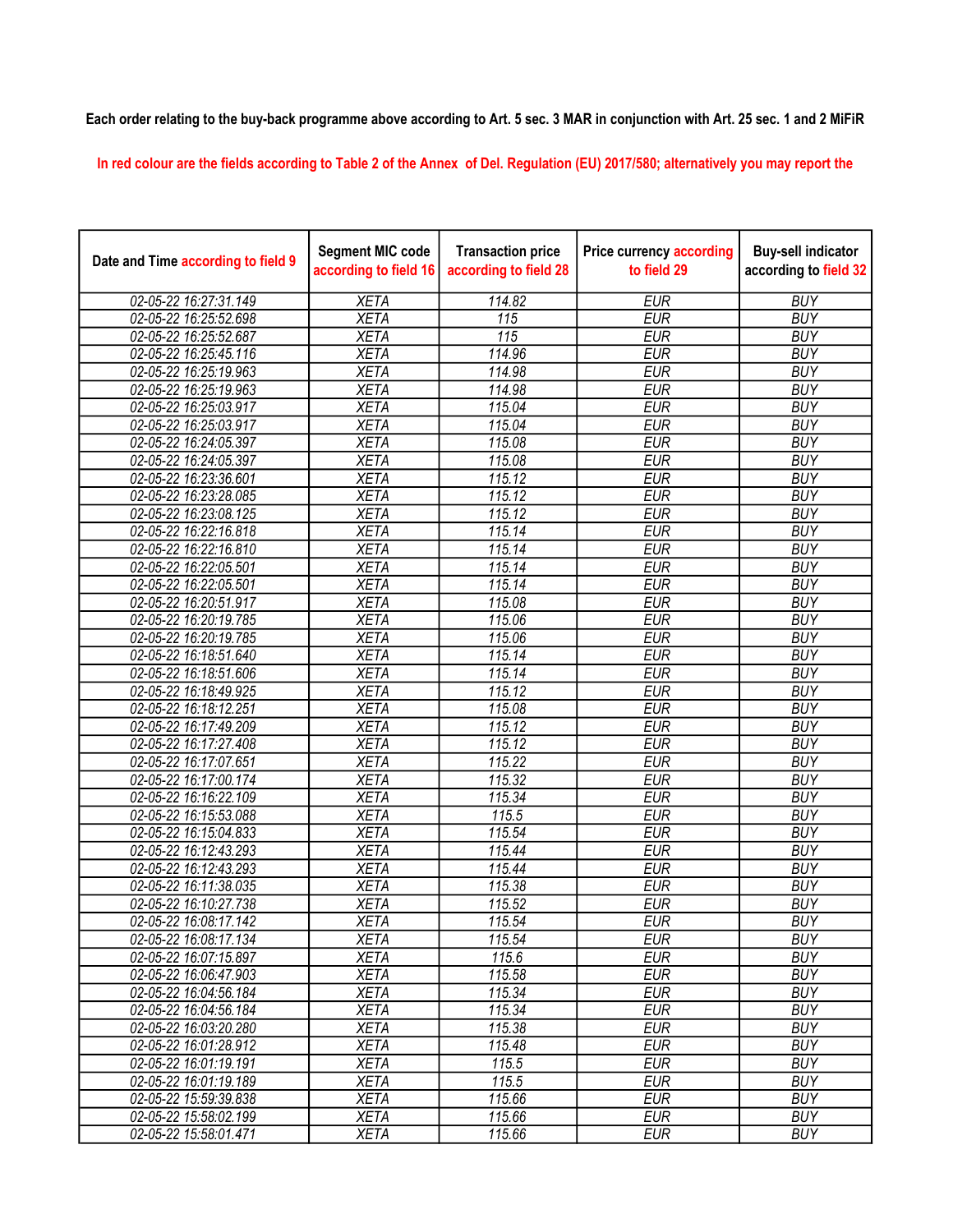| 02-05-22 15:58:01.128 | <b>XETA</b> | 115.66 | <b>EUR</b> | <b>BUY</b> |
|-----------------------|-------------|--------|------------|------------|
| 02-05-22 15:56:53.256 | <b>XETA</b> | 115.76 | <b>EUR</b> | <b>BUY</b> |
| 02-05-22 15:56:22.013 | <b>XETA</b> | 115.86 | <b>EUR</b> | <b>BUY</b> |
| 02-05-22 15:54:49.265 | <b>XETA</b> | 115.84 | <b>EUR</b> | <b>BUY</b> |
| 02-05-22 15:52:56.681 | <b>XETA</b> | 115.84 | <b>EUR</b> | <b>BUY</b> |
| 02-05-22 15:51:56.849 | <b>XETA</b> | 115.86 | <b>EUR</b> | <b>BUY</b> |
| 02-05-22 15:51:10.639 | <b>XETA</b> | 115.88 | <b>EUR</b> | <b>BUY</b> |
| 02-05-22 15:51:10.411 | <b>XETA</b> | 115.88 | <b>EUR</b> | <b>BUY</b> |
| 02-05-22 15:48:54.123 | <b>XETA</b> | 115.94 | <b>EUR</b> | <b>BUY</b> |
| 02-05-22 15:46:42.399 | <b>XETA</b> | 116.1  | <b>EUR</b> | <b>BUY</b> |
| 02-05-22 15:45:47.623 | <b>XETA</b> | 116.1  | <b>EUR</b> | <b>BUY</b> |
| 02-05-22 15:45:47.623 | <b>XETA</b> | 116.1  | <b>EUR</b> | <b>BUY</b> |
| 02-05-22 15:44:47.216 | <b>XETA</b> | 116.08 | <b>EUR</b> | <b>BUY</b> |
| 02-05-22 15:43:39.418 | <b>XETA</b> | 116.36 | <b>EUR</b> | <b>BUY</b> |
| 02-05-22 15:41:24.741 | <b>XETA</b> | 116.24 | <b>EUR</b> | <b>BUY</b> |
| 02-05-22 15:40:03.323 | <b>XETA</b> | 116.26 | <b>EUR</b> | <b>BUY</b> |
| 02-05-22 15:38:58.803 | <b>XETA</b> | 116.22 | <b>EUR</b> | <b>BUY</b> |
| 02-05-22 15:37:38.552 | <b>XETA</b> | 116.42 | <b>EUR</b> | <b>BUY</b> |
| 02-05-22 15:35:39.944 | <b>XETA</b> | 116.54 | <b>EUR</b> | <b>BUY</b> |
| 02-05-22 15:34:38.219 | <b>XETA</b> | 116.68 | <b>EUR</b> | <b>BUY</b> |
| 02-05-22 15:34:38.219 | <b>XETA</b> | 116.68 | <b>EUR</b> | <b>BUY</b> |
| 02-05-22 15:33:02.454 | <b>XETA</b> | 116.5  | <b>EUR</b> | <b>BUY</b> |
| 02-05-22 15:31:37.754 | <b>XETA</b> | 116.58 | <b>EUR</b> | <b>BUY</b> |
| 02-05-22 15:29:56.074 | <b>XETA</b> | 116.32 | <b>EUR</b> | <b>BUY</b> |
| 02-05-22 15:29:56.074 | <b>XETA</b> | 116.32 | <b>EUR</b> | <b>BUY</b> |
| 02-05-22 15:27:52.183 | <b>XETA</b> | 116.22 | <b>EUR</b> | <b>BUY</b> |
| 02-05-22 15:27:52.174 | <b>XETA</b> | 116.22 | <b>EUR</b> | <b>BUY</b> |
| 02-05-22 15:26:16.915 | <b>XETA</b> | 116.2  | <b>EUR</b> | <b>BUY</b> |
|                       |             |        |            |            |
| 02-05-22 15:26:16.915 | <b>XETA</b> | 116.2  | <b>EUR</b> | <b>BUY</b> |
| 02-05-22 15:23:59.048 | <b>XETA</b> | 115.88 | <b>EUR</b> | <b>BUY</b> |
| 02-05-22 15:23:59.041 | <b>XETA</b> | 115.88 | <b>EUR</b> | <b>BUY</b> |
| 02-05-22 15:23:08.526 | <b>XETA</b> | 115.82 | <b>EUR</b> | <b>BUY</b> |
| 02-05-22 15:22:16.393 | <b>XETA</b> | 115.9  | <b>EUR</b> | <b>BUY</b> |
| 02-05-22 15:21:55.606 | <b>XETA</b> | 115.94 | <b>EUR</b> | <b>BUY</b> |
| 02-05-22 15:21:55.606 | <b>XETA</b> | 115.94 | <b>EUR</b> | <b>BUY</b> |
| 02-05-22 15:19:26.920 | <b>XETA</b> | 115.92 | <b>EUR</b> | <b>BUY</b> |
| 02-05-22 15:19:26.920 | <b>XETA</b> | 115.92 | <b>EUR</b> | <b>BUY</b> |
| 02-05-22 15:17:48.922 | <b>XETA</b> | 115.76 | <b>EUR</b> | <b>BUY</b> |
| 02-05-22 15:17:48.818 | <b>XETA</b> | 115.76 | <b>EUR</b> | <b>BUY</b> |
| 02-05-22 15:17:11.643 | <b>XETA</b> | 115.62 | <b>EUR</b> | <b>BUY</b> |
| 02-05-22 15:16:31.062 | <b>XETA</b> | 115.76 | <b>EUR</b> | <b>BUY</b> |
| 02-05-22 15:16:31.062 | <b>XETA</b> | 115.76 | <b>EUR</b> | <b>BUY</b> |
| 02-05-22 15:14:16.422 | <b>XETA</b> | 115.74 | <b>EUR</b> | <b>BUY</b> |
| 02-05-22 15:12:37.521 | <b>XETA</b> | 115.64 | <b>EUR</b> | <b>BUY</b> |
| 02-05-22 15:12:37.511 | <b>XETA</b> | 115.64 | <b>EUR</b> | <b>BUY</b> |
| 02-05-22 15:11:38.069 | <b>XETA</b> | 115.8  | <b>EUR</b> | <b>BUY</b> |
| 02-05-22 15:11:38.069 | XETA        | 115.8  | <b>EUR</b> | <b>BUY</b> |
| 02-05-22 15:10:05.115 | <b>XETA</b> | 115.64 | <b>EUR</b> | <b>BUY</b> |
| 02-05-22 15:08:26.603 | <b>XETA</b> | 115.72 | <b>EUR</b> | <b>BUY</b> |
| 02-05-22 15:06:07.149 | <b>XETA</b> | 115.98 | <b>EUR</b> | <b>BUY</b> |
| 02-05-22 15:06:04.955 | <b>XETA</b> | 116    | <b>EUR</b> | <b>BUY</b> |
| 02-05-22 15:04:28.874 | <b>XETA</b> | 116.36 | <b>EUR</b> | <b>BUY</b> |
| 02-05-22 15:02:07.170 | <b>XETA</b> | 116.2  | <b>EUR</b> | <b>BUY</b> |
| 02-05-22 15:01:03.522 | <b>XETA</b> | 116.42 | <b>EUR</b> | <b>BUY</b> |
|                       |             |        |            |            |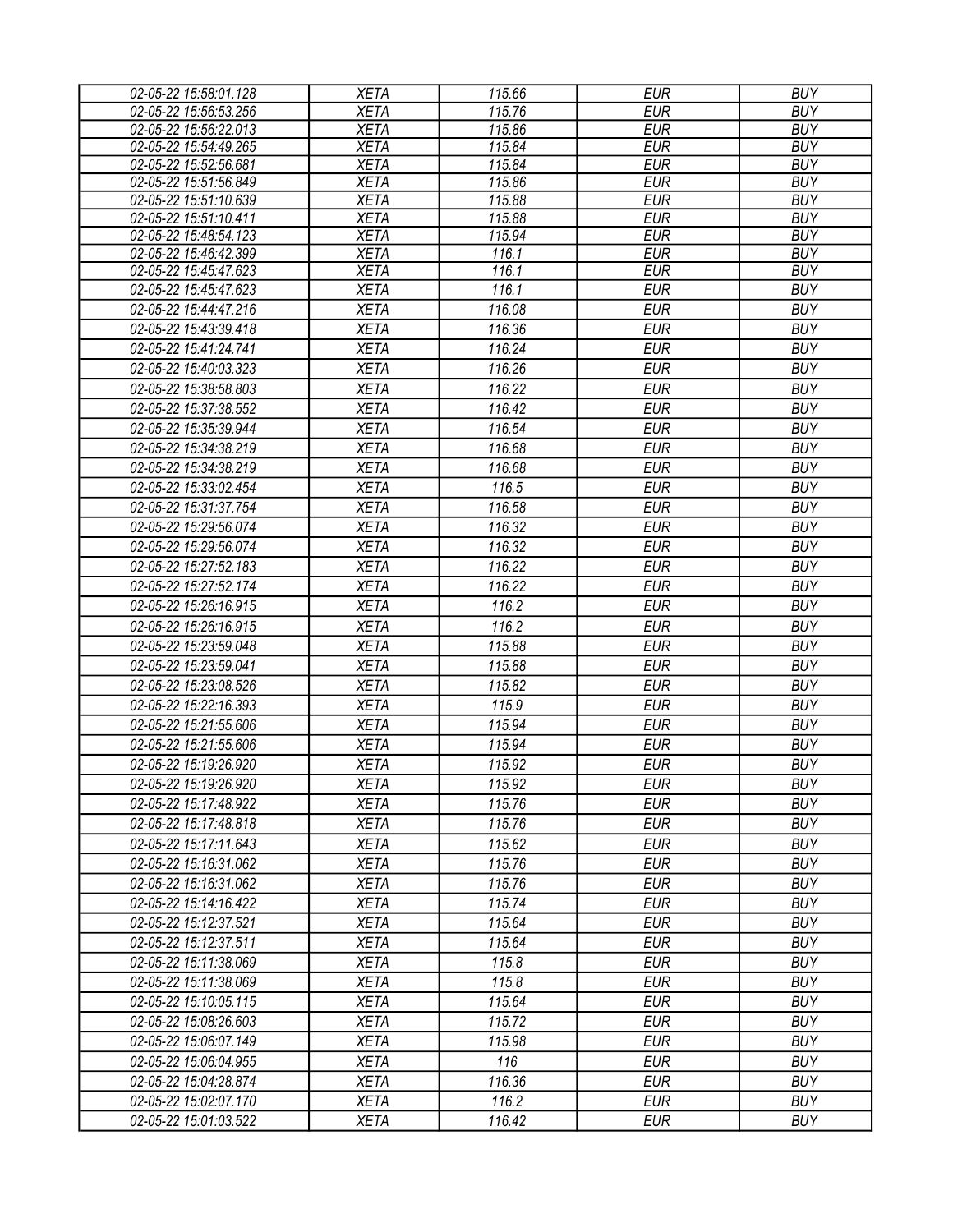| 02-05-22 15:01:03.522 | <b>XETA</b> | 116.42 | <b>EUR</b> | <b>BUY</b> |
|-----------------------|-------------|--------|------------|------------|
| 02-05-22 14:58:59.568 | <b>XETA</b> | 116.58 | <b>EUR</b> | <b>BUY</b> |
| 02-05-22 14:57:40.485 | <b>XETA</b> | 116.68 | <b>EUR</b> | <b>BUY</b> |
| 02-05-22 14:57:40.485 | <b>XETA</b> | 116.68 | <b>EUR</b> | <b>BUY</b> |
| 02-05-22 14:56:24.735 | <b>XETA</b> | 116.6  | <b>EUR</b> | <b>BUY</b> |
| 02-05-22 14:55:12.281 | <b>XETA</b> | 116.58 | <b>EUR</b> | <b>BUY</b> |
| 02-05-22 14:53:27.336 | <b>XETA</b> | 116.48 | <b>EUR</b> | <b>BUY</b> |
| 02-05-22 14:53:27.336 | <b>XETA</b> | 116.48 | <b>EUR</b> | <b>BUY</b> |
| 02-05-22 14:52:28.701 | <b>XETA</b> | 116.44 | <b>EUR</b> | <b>BUY</b> |
| 02-05-22 14:49:55.585 | <b>XETA</b> | 116.26 | <b>EUR</b> | <b>BUY</b> |
| 02-05-22 14:49:55.585 | <b>XETA</b> | 116.26 | <b>EUR</b> | <b>BUY</b> |
| 02-05-22 14:48:46.043 | <b>XETA</b> | 116.48 | <b>EUR</b> | <b>BUY</b> |
| 02-05-22 14:46:20.601 | <b>XETA</b> | 116.06 | <b>EUR</b> | <b>BUY</b> |
| 02-05-22 14:44:56.558 | <b>XETA</b> | 116.08 | <b>EUR</b> | <b>BUY</b> |
| 02-05-22 14:44:56.558 | <b>XETA</b> | 116.08 | <b>EUR</b> | <b>BUY</b> |
| 02-05-22 14:44:22.365 | <b>XETA</b> | 116.16 | <b>EUR</b> | <b>BUY</b> |
| 02-05-22 14:43:36.603 | <b>XETA</b> | 116.26 | <b>EUR</b> | <b>BUY</b> |
| 02-05-22 14:43:36.603 | <b>XETA</b> | 116.26 | <b>EUR</b> | <b>BUY</b> |
| 02-05-22 14:40:40.344 | <b>XETA</b> | 115.74 | <b>EUR</b> | <b>BUY</b> |
| 02-05-22 14:40:40.343 | <b>XETA</b> | 115.74 | <b>EUR</b> | <b>BUY</b> |
|                       | <b>XETA</b> | 115.92 | <b>EUR</b> | <b>BUY</b> |
| 02-05-22 14:40:03.505 | <b>XETA</b> |        |            |            |
| 02-05-22 14:40:03.505 |             | 115.92 | <b>EUR</b> | <b>BUY</b> |
| 02-05-22 14:37:11.411 | <b>XETA</b> | 115.64 | <b>EUR</b> | <b>BUY</b> |
| 02-05-22 14:36:09.089 | <b>XETA</b> | 115.74 | <b>EUR</b> | <b>BUY</b> |
| 02-05-22 14:36:05.998 | <b>XETA</b> | 115.74 | <b>EUR</b> | <b>BUY</b> |
| 02-05-22 14:34:18.517 | <b>XETA</b> | 115.9  | <b>EUR</b> | <b>BUY</b> |
| 02-05-22 14:34:18.517 | <b>XETA</b> | 115.9  | <b>EUR</b> | <b>BUY</b> |
| 02-05-22 14:34:06.767 | <b>XETA</b> | 115.96 | <b>EUR</b> | <b>BUY</b> |
| 02-05-22 14:33:07.569 | <b>XETA</b> | 116.1  | <b>EUR</b> | <b>BUY</b> |
| 02-05-22 14:32:02.492 | <b>XETA</b> | 116.1  | <b>EUR</b> | <b>BUY</b> |
| 02-05-22 14:31:14.305 | <b>XETA</b> | 116.28 | <b>EUR</b> | <b>BUY</b> |
| 02-05-22 14:31:14.305 | <b>XETA</b> | 116.28 | <b>EUR</b> | <b>BUY</b> |
| 02-05-22 14:31:14.305 | <b>XETA</b> | 116.28 | <b>EUR</b> | <b>BUY</b> |
| 02-05-22 14:29:20.272 | <b>XETA</b> | 116.22 | <b>EUR</b> | <b>BUY</b> |
| 02-05-22 14:29:20.272 | <b>XETA</b> | 116.22 | <b>EUR</b> | <b>BUY</b> |
| 02-05-22 14:26:37.853 | <b>XETA</b> | 116.36 | <b>EUR</b> | <b>BUY</b> |
| 02-05-22 14:26:37.852 | <b>XETA</b> | 116.36 | <b>EUR</b> | <b>BUY</b> |
| 02-05-22 14:23:50.436 | <b>XETA</b> | 116.42 | <b>EUR</b> | <b>BUY</b> |
| 02-05-22 14:23:50.436 | <b>XETA</b> | 116.42 | <b>EUR</b> | <b>BUY</b> |
| 02-05-22 14:19:09.734 | <b>XETA</b> | 116.26 | <b>EUR</b> | <b>BUY</b> |
| 02-05-22 14:19:03.953 | <b>XETA</b> | 116.26 | <b>EUR</b> | <b>BUY</b> |
| 02-05-22 14:17:20.142 | <b>XETA</b> | 116.38 | <b>EUR</b> | <b>BUY</b> |
| 02-05-22 14:15:12.104 | <b>XETA</b> | 116.3  | <b>EUR</b> | <b>BUY</b> |
| 02-05-22 14:15:12.099 | <b>XETA</b> | 116.3  | <b>EUR</b> | <b>BUY</b> |
| 02-05-22 14:14:02.624 | <b>XETA</b> | 116.18 | <b>EUR</b> | <b>BUY</b> |
| 02-05-22 14:14:02.611 | <b>XETA</b> | 116.18 | <b>EUR</b> | <b>BUY</b> |
| 02-05-22 14:08:54.162 | <b>XETA</b> | 116.16 | <b>EUR</b> | <b>BUY</b> |
| 02-05-22 14:06:51.222 | XETA        | 116.18 | <b>EUR</b> | <b>BUY</b> |
| 02-05-22 14:06:51.222 | <b>XETA</b> | 116.18 | <b>EUR</b> | <b>BUY</b> |
| 02-05-22 14:03:40.488 | <b>XETA</b> | 116.12 | <b>EUR</b> | <b>BUY</b> |
| 02-05-22 14:03:40.488 | <b>XETA</b> | 116.12 | <b>EUR</b> | <b>BUY</b> |
| 02-05-22 14:01:15.791 | XETA        | 116.16 | <b>EUR</b> | <b>BUY</b> |
|                       |             |        |            |            |
| 02-05-22 14:01:15.791 | XETA        | 116.16 | <b>EUR</b> | <b>BUY</b> |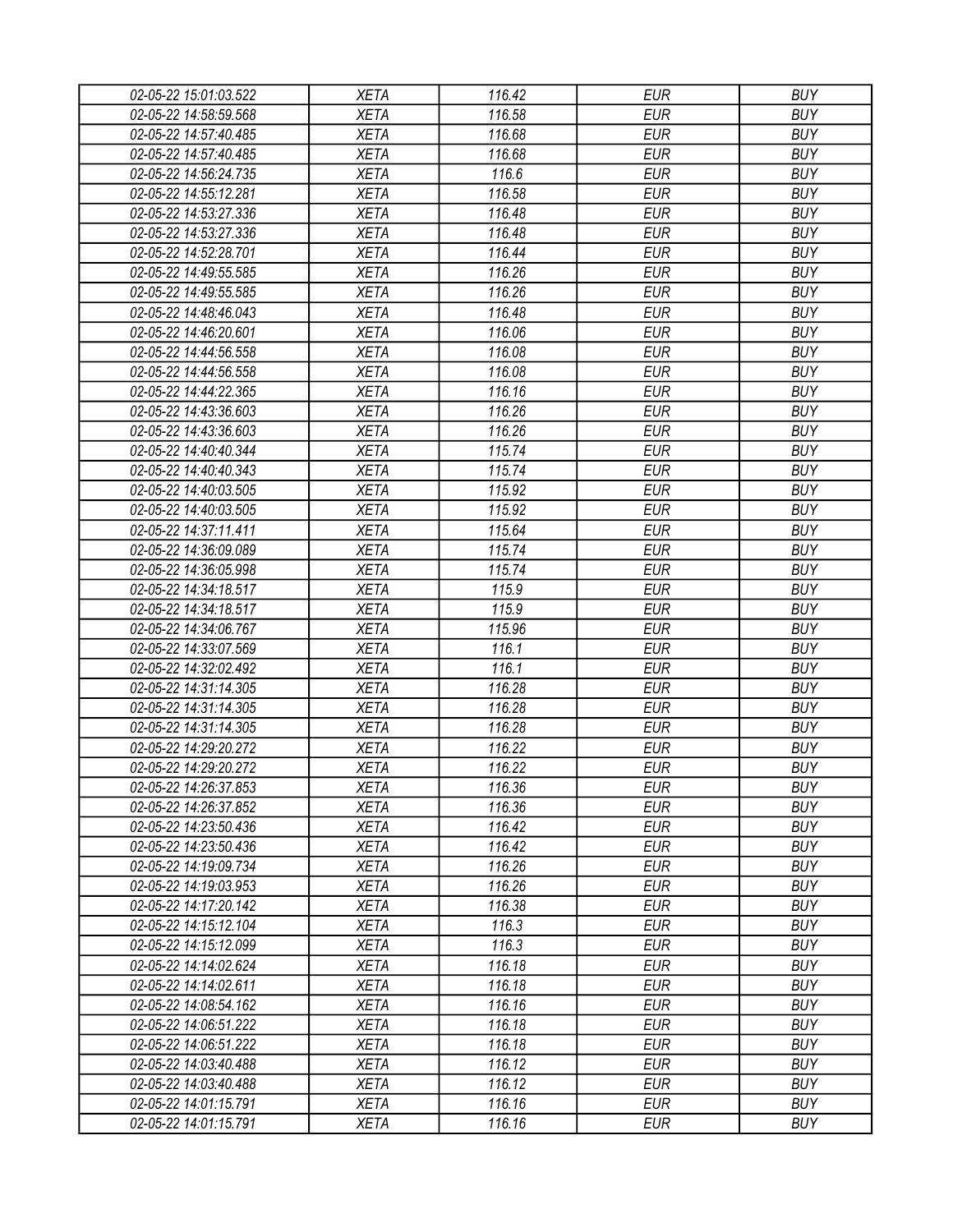| 02-05-22 13:57:57.280                          | <b>XETA</b> | 116.08 | <b>EUR</b>               | <b>BUY</b>               |
|------------------------------------------------|-------------|--------|--------------------------|--------------------------|
| 02-05-22 13:57:57.279                          | <b>XETA</b> | 116.08 | <b>EUR</b>               | <b>BUY</b>               |
| 02-05-22 13:57:47.761                          | <b>XETA</b> | 116.08 | <b>EUR</b>               | <b>BUY</b>               |
| 02-05-22 13:57:47.761                          | <b>XETA</b> | 116.08 | <b>EUR</b>               | <b>BUY</b>               |
| 02-05-22 13:56:10.023                          | <b>XETA</b> | 115.9  | <b>EUR</b>               | <b>BUY</b>               |
| 02-05-22 13:54:01.396                          | <b>XETA</b> | 115.98 | <b>EUR</b>               | <b>BUY</b>               |
| 02-05-22 13:54:01.396                          | <b>XETA</b> | 115.98 | <b>EUR</b>               | <b>BUY</b>               |
| 02-05-22 13:50:53.729                          | <b>XETA</b> | 115.8  | <b>EUR</b>               | <b>BUY</b>               |
| 02-05-22 13:50:53.726                          | <b>XETA</b> | 115.8  | <b>EUR</b>               | <b>BUY</b>               |
| 02-05-22 13:50:53.726                          | <b>XETA</b> | 115.8  | <b>EUR</b>               | <b>BUY</b>               |
| 02-05-22 13:50:35.377                          | <b>XETA</b> | 115.8  | <b>EUR</b>               | <b>BUY</b>               |
| 02-05-22 13:45:44.849                          | <b>XETA</b> | 115.84 | <b>EUR</b>               | <b>BUY</b>               |
| 02-05-22 13:45:44.833                          | <b>XETA</b> | 115.82 | <b>EUR</b>               | <b>BUY</b>               |
| 02-05-22 13:44:49.170                          | <b>XETA</b> | 115.9  | <b>EUR</b>               | <b>BUY</b>               |
| 02-05-22 13:44:49.170                          | <b>XETA</b> | 115.9  | <b>EUR</b>               | <b>BUY</b>               |
| 02-05-22 13:40:55.082                          | <b>XETA</b> | 115.82 | <b>EUR</b>               | <b>BUY</b>               |
| 02-05-22 13:40:55.082                          | <b>XETA</b> | 115.82 | <b>EUR</b>               | <b>BUY</b>               |
| 02-05-22 13:38:04.509                          | <b>XETA</b> | 115.78 | <b>EUR</b>               | <b>BUY</b>               |
| 02-05-22 13:37:15.640                          | <b>XETA</b> | 115.78 | <b>EUR</b>               | <b>BUY</b>               |
| 02-05-22 13:33:47.200                          | <b>XETA</b> | 115.82 | <b>EUR</b>               | <b>BUY</b>               |
| 02-05-22 13:33:47.193                          | <b>XETA</b> | 115.82 | <b>EUR</b>               | <b>BUY</b>               |
| 02-05-22 13:31:09.932                          | <b>XETA</b> | 115.74 | <b>EUR</b>               | <b>BUY</b>               |
| 02-05-22 13:31:09.932                          | <b>XETA</b> | 115.74 | <b>EUR</b>               | <b>BUY</b>               |
| 02-05-22 13:29:09.110                          | <b>XETA</b> | 115.62 | <b>EUR</b>               | <b>BUY</b>               |
| 02-05-22 13:23:29.112                          | <b>XETA</b> | 115.64 | <b>EUR</b>               | <b>BUY</b>               |
| 02-05-22 13:23:29.112                          | <b>XETA</b> | 115.64 | <b>EUR</b>               | <b>BUY</b>               |
| 02-05-22 13:22:38.649                          | <b>XETA</b> | 115.64 | <b>EUR</b>               | <b>BUY</b>               |
| 02-05-22 13:22:38.649                          | <b>XETA</b> | 115.64 | <b>EUR</b>               | <b>BUY</b>               |
| 02-05-22 13:21:11.513                          | <b>XETA</b> | 115.52 | <b>EUR</b>               | <b>BUY</b>               |
| 02-05-22 13:21:11.513                          | <b>XETA</b> | 115.52 | <b>EUR</b>               | <b>BUY</b>               |
| 02-05-22 13:18:08.535                          | <b>XETA</b> | 115.46 | <b>EUR</b>               | <b>BUY</b>               |
| 02-05-22 13:18:08.535                          | <b>XETA</b> | 115.46 | <b>EUR</b>               | <b>BUY</b>               |
| 02-05-22 13:16:08.326                          | <b>XETA</b> | 115.54 | <b>EUR</b>               | <b>BUY</b>               |
| 02-05-22 13:14:08.941                          | <b>XETA</b> | 115.36 | <b>EUR</b>               | <b>BUY</b>               |
| 02-05-22 13:13:22.616                          | <b>XETA</b> | 115.46 | <b>EUR</b>               | <b>BUY</b>               |
| 02-05-22 13:12:51.697                          |             | 115.48 | <b>EUR</b>               | <b>BUY</b>               |
|                                                | <b>XETA</b> | 115.54 | <b>EUR</b>               | <b>BUY</b>               |
| 02-05-22 13:08:29.121                          | <b>XETA</b> |        | <b>EUR</b>               | <b>BUY</b>               |
| 02-05-22 13:08:29.121                          | <b>XETA</b> | 115.54 |                          |                          |
| 02-05-22 13:05:22.610<br>02-05-22 13:05:10.676 | <b>XETA</b> | 115.42 | <b>EUR</b><br><b>EUR</b> | <b>BUY</b><br><b>BUY</b> |
|                                                | <b>XETA</b> | 115.42 |                          |                          |
| 02-05-22 13:03:14.267                          | <b>XETA</b> | 115.42 | <b>EUR</b>               | <b>BUY</b>               |
| 02-05-22 13:03:14.267                          | <b>XETA</b> | 115.42 | <b>EUR</b>               | <b>BUY</b>               |
| 02-05-22 13:03:14.267                          | <b>XETA</b> | 115.42 | <b>EUR</b>               | <b>BUY</b>               |
| 02-05-22 13:02:19.319                          | <b>XETA</b> | 115.4  | <b>EUR</b>               | <b>BUY</b>               |
| 02-05-22 12:58:45.239                          | <b>XETA</b> | 115.4  | <b>EUR</b>               | <b>BUY</b>               |
| 02-05-22 12:54:53.926                          | <b>XETA</b> | 115.32 | <b>EUR</b>               | <b>BUY</b>               |
| 02-05-22 12:54:53.926                          | <b>XETA</b> | 115.32 | <b>EUR</b>               | <b>BUY</b>               |
| 02-05-22 12:53:15.210                          | XETA        | 115.42 | <b>EUR</b>               | <b>BUY</b>               |
| 02-05-22 12:51:46.889                          | <b>XETA</b> | 115.42 | <b>EUR</b>               | <b>BUY</b>               |
| 02-05-22 12:51:46.889                          | <b>XETA</b> | 115.42 | <b>EUR</b>               | <b>BUY</b>               |
| 02-05-22 12:49:27.909                          | <b>XETA</b> | 115.38 | <b>EUR</b>               | <b>BUY</b>               |
| 02-05-22 12:45:12.518                          | XETA        | 115.52 | <b>EUR</b>               | <b>BUY</b>               |
| 02-05-22 12:45:12.517                          | XETA        | 115.52 | <b>EUR</b>               | <b>BUY</b>               |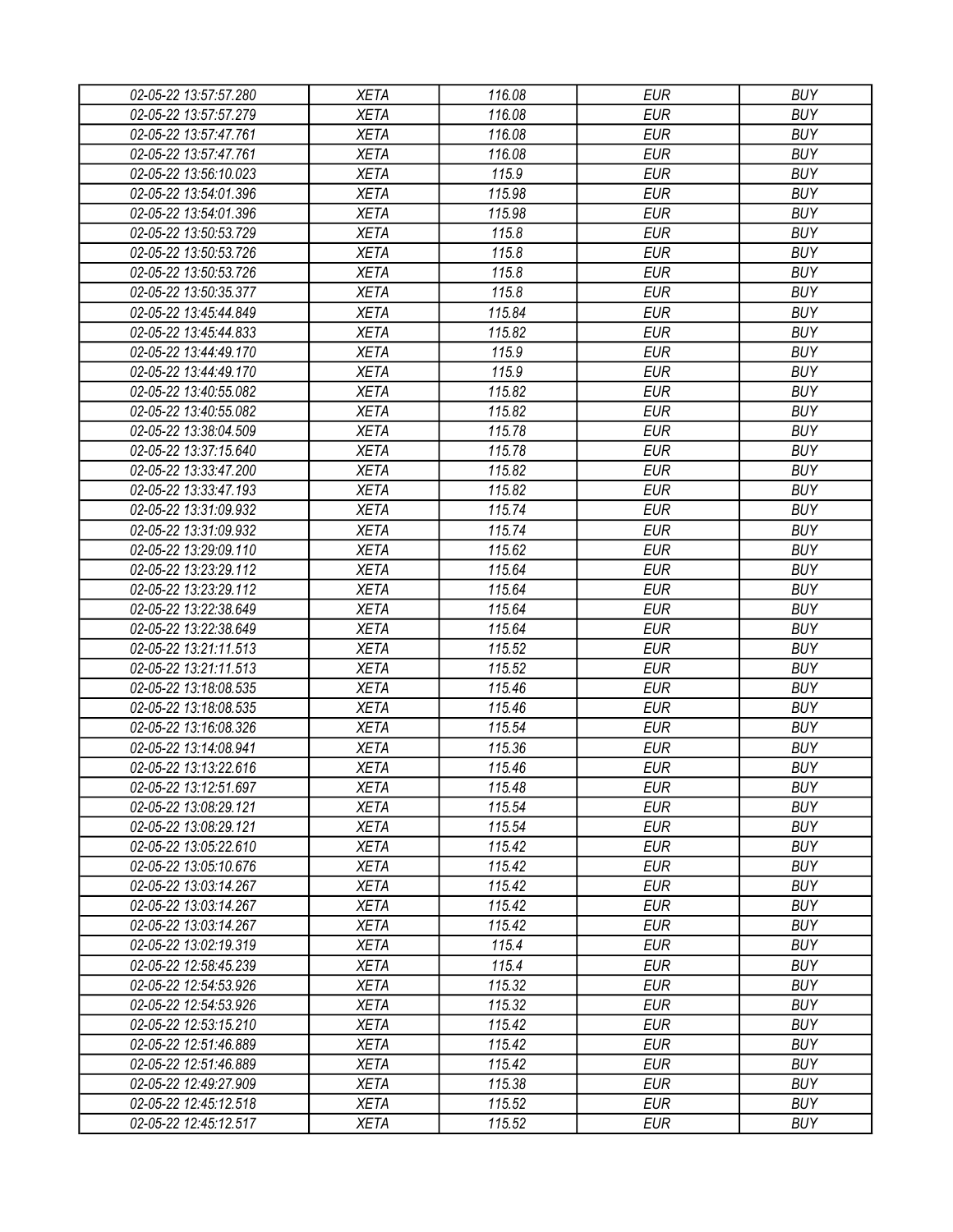| 02-05-22 12:43:27.226                          | <b>XETA</b> | 115.54 | <b>EUR</b>               | <b>BUY</b> |
|------------------------------------------------|-------------|--------|--------------------------|------------|
| 02-05-22 12:43:27.226                          | <b>XETA</b> | 115.54 | <b>EUR</b>               | <b>BUY</b> |
| 02-05-22 12:43:27.226                          | <b>XETA</b> | 115.54 | <b>EUR</b>               | <b>BUY</b> |
| 02-05-22 12:37:16.721                          | <b>XETA</b> | 115.4  | <b>EUR</b>               | <b>BUY</b> |
| 02-05-22 12:37:16.721                          | <b>XETA</b> | 115.4  | <b>EUR</b>               | <b>BUY</b> |
| 02-05-22 12:37:16.721                          | <b>XETA</b> | 115.4  | <b>EUR</b>               | <b>BUY</b> |
| 02-05-22 12:34:59.135                          | <b>XETA</b> | 115.4  | <b>EUR</b>               | <b>BUY</b> |
| 02-05-22 12:34:59.135                          | <b>XETA</b> | 115.4  | <b>EUR</b>               | <b>BUY</b> |
| 02-05-22 12:34:59.135                          | <b>XETA</b> | 115.4  | <b>EUR</b>               | <b>BUY</b> |
| 02-05-22 12:32:15.261                          | <b>XETA</b> | 115.46 | <b>EUR</b>               | <b>BUY</b> |
| 02-05-22 12:32:15.261                          | <b>XETA</b> | 115.46 | <b>EUR</b>               | <b>BUY</b> |
| 02-05-22 12:31:26.487                          | <b>XETA</b> | 115.48 | <b>EUR</b>               | <b>BUY</b> |
| 02-05-22 12:29:10.035                          | <b>XETA</b> | 115.5  | <b>EUR</b>               | <b>BUY</b> |
| 02-05-22 12:23:52.251                          | <b>XETA</b> | 115.56 | <b>EUR</b>               | <b>BUY</b> |
| 02-05-22 12:23:29.426                          | <b>XETA</b> | 115.58 | <b>EUR</b>               | <b>BUY</b> |
| 02-05-22 12:20:38.498                          | <b>XETA</b> | 115.4  | <b>EUR</b>               | <b>BUY</b> |
| 02-05-22 12:16:54.963                          | <b>XETA</b> | 115.42 | <b>EUR</b>               | <b>BUY</b> |
| 02-05-22 12:14:13.279                          | <b>XETA</b> | 115.5  | <b>EUR</b>               | <b>BUY</b> |
| 02-05-22 12:14:13.279                          | <b>XETA</b> | 115.5  | <b>EUR</b>               | <b>BUY</b> |
| 02-05-22 12:09:50.006                          | <b>XETA</b> | 115.58 | <b>EUR</b>               | <b>BUY</b> |
| 02-05-22 12:09:50.005                          | <b>XETA</b> | 115.58 | <b>EUR</b>               | <b>BUY</b> |
| 02-05-22 12:07:06.013                          | <b>XETA</b> | 115.78 | <b>EUR</b>               | <b>BUY</b> |
| 02-05-22 12:04:21.202                          | <b>XETA</b> | 115.76 | <b>EUR</b>               | <b>BUY</b> |
| 02-05-22 12:02:51.996                          | <b>XETA</b> | 115.72 | <b>EUR</b>               | <b>BUY</b> |
| 02-05-22 12:02:48.610                          | <b>XETA</b> | 115.76 | <b>EUR</b>               | <b>BUY</b> |
| 02-05-22 12:02:17.847                          | <b>XETA</b> | 115.78 | <b>EUR</b>               | <b>BUY</b> |
| 02-05-22 11:56:33.295                          | <b>XETA</b> | 115.92 | <b>EUR</b>               | <b>BUY</b> |
| 02-05-22 11:56:16.322                          | <b>XETA</b> | 115.86 | <b>EUR</b>               | <b>BUY</b> |
| 02-05-22 11:56:16.322                          | <b>XETA</b> | 115.86 | <b>EUR</b>               | <b>BUY</b> |
| 02-05-22 11:54:15.631                          | <b>XETA</b> | 115.86 | <b>EUR</b>               | <b>BUY</b> |
| 02-05-22 11:49:47.662                          | <b>XETA</b> | 115.78 | <b>EUR</b>               | <b>BUY</b> |
| 02-05-22 11:49:47.662                          | <b>XETA</b> | 115.78 | <b>EUR</b>               | <b>BUY</b> |
| 02-05-22 11:49:47.662                          | <b>XETA</b> | 115.78 | <b>EUR</b>               | <b>BUY</b> |
| 02-05-22 11:45:28.144                          | <b>XETA</b> | 115.92 | <b>EUR</b>               | <b>BUY</b> |
| 02-05-22 11:45:28.144                          | <b>XETA</b> | 115.92 | <b>EUR</b>               | <b>BUY</b> |
| 02-05-22 11:45:28.133                          | <b>XETA</b> | 115.92 | <b>EUR</b>               | <b>BUY</b> |
| 02-05-22 11:45:28.119                          | <b>XETA</b> | 115.92 | <b>EUR</b>               | <b>BUY</b> |
| 02-05-22 11:41:54.303                          | <b>XETA</b> | 116.02 | <b>EUR</b>               | <b>BUY</b> |
| 02-05-22 11:39:27.489                          | <b>XETA</b> | 116.08 | <b>EUR</b>               | <b>BUY</b> |
| 02-05-22 11:35:20.415                          | <b>XETA</b> | 116.12 | <b>EUR</b>               | <b>BUY</b> |
|                                                |             | 116.12 | <b>EUR</b>               | <b>BUY</b> |
| 02-05-22 11:35:20.415                          | <b>XETA</b> |        |                          | <b>BUY</b> |
| 02-05-22 11:35:20.415<br>02-05-22 11:33:55.967 | <b>XETA</b> | 116.12 | <b>EUR</b><br><b>EUR</b> | <b>BUY</b> |
|                                                | <b>XETA</b> | 116.06 |                          |            |
| 02-05-22 11:30:31.989                          | <b>XETA</b> | 116.02 | <b>EUR</b>               | <b>BUY</b> |
| 02-05-22 11:30:31.989                          | <b>XETA</b> | 116.02 | <b>EUR</b>               | <b>BUY</b> |
| 02-05-22 11:28:00.038                          | <b>XETA</b> | 116.04 | <b>EUR</b>               | <b>BUY</b> |
| 02-05-22 11:28:00.038                          | <b>XETA</b> | 116.04 | <b>EUR</b>               | <b>BUY</b> |
| 02-05-22 11:25:44.105                          | <b>XETA</b> | 115.88 | <b>EUR</b>               | <b>BUY</b> |
| 02-05-22 11:25:44.105                          | <b>XETA</b> | 115.88 | <b>EUR</b>               | <b>BUY</b> |
| 02-05-22 11:24:34.636                          | <b>XETA</b> | 116.02 | <b>EUR</b>               | <b>BUY</b> |
| 02-05-22 11:18:35.631                          | <b>XETA</b> | 115.98 | <b>EUR</b>               | <b>BUY</b> |
| 02-05-22 11:18:35.631                          | XETA        | 115.98 | <b>EUR</b>               | <b>BUY</b> |
| 02-05-22 11:18:35.630                          | XETA        | 115.98 | <b>EUR</b>               | <b>BUY</b> |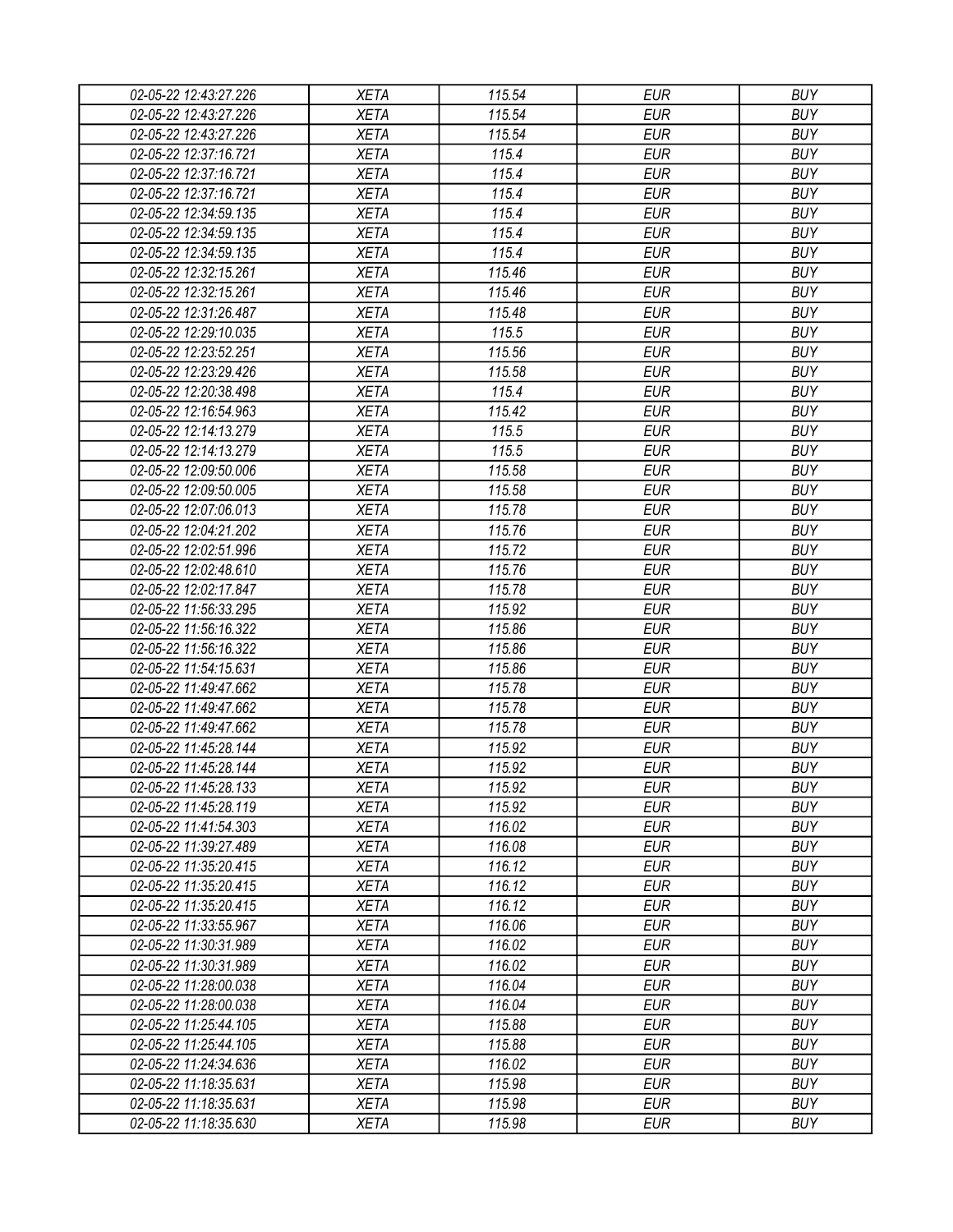| 02-05-22 11:16:33.416                          | <b>XETA</b>                | 116.02          | <b>EUR</b>               | <b>BUY</b> |
|------------------------------------------------|----------------------------|-----------------|--------------------------|------------|
| 02-05-22 11:13:55.050                          | <b>XETA</b>                | 116.06          | <b>EUR</b>               | <b>BUY</b> |
| 02-05-22 11:11:42.050                          | <b>XETA</b>                | 116.16          | <b>EUR</b>               | <b>BUY</b> |
| 02-05-22 11:11:42.050                          | <b>XETA</b>                | 116.16          | <b>EUR</b>               | <b>BUY</b> |
| 02-05-22 11:08:56.755                          | <b>XETA</b>                | 115.84          | <b>EUR</b>               | <b>BUY</b> |
| 02-05-22 11:06:46.095                          | <b>XETA</b>                | 115.74          | <b>EUR</b>               | <b>BUY</b> |
| 02-05-22 11:06:46.095                          | <b>XETA</b>                | 115.74          | <b>EUR</b>               | <b>BUY</b> |
| 02-05-22 11:06:46.095                          | <b>XETA</b>                | 115.74          | <b>EUR</b>               | <b>BUY</b> |
| 02-05-22 11:02:58.832                          | <b>XETA</b>                | 115.74          | <b>EUR</b>               | <b>BUY</b> |
| 02-05-22 10:59:58.253                          | <b>XETA</b>                | 115.66          | <b>EUR</b>               | <b>BUY</b> |
| 02-05-22 10:59:58.253                          | <b>XETA</b>                | 115.66          | <b>EUR</b>               | <b>BUY</b> |
| 02-05-22 10:59:58.253                          | <b>XETA</b>                | 115.66          | <b>EUR</b>               | <b>BUY</b> |
| 02-05-22 10:59:58.253                          | <b>XETA</b>                | 115.66          | <b>EUR</b>               | <b>BUY</b> |
| 02-05-22 10:55:28.987                          | <b>XETA</b>                | 115.78          | <b>EUR</b>               | <b>BUY</b> |
| 02-05-22 10:55:28.987                          | <b>XETA</b>                | 115.78          | <b>EUR</b>               | <b>BUY</b> |
| 02-05-22 10:52:00.185                          | <b>XETA</b>                | 115.88          | <b>EUR</b>               | <b>BUY</b> |
| 02-05-22 10:49:37.710                          | <b>XETA</b>                | 115.74          | <b>EUR</b>               | <b>BUY</b> |
| 02-05-22 10:49:37.710                          | <b>XETA</b>                | 115.74          | <b>EUR</b>               | <b>BUY</b> |
| 02-05-22 10:46:38.335                          | <b>XETA</b>                | 115.62          | <b>EUR</b>               | <b>BUY</b> |
| 02-05-22 10:44:15.594                          | <b>XETA</b>                | 115.84          | <b>EUR</b>               | <b>BUY</b> |
| 02-05-22 10:42:24.542                          | <b>XETA</b>                | 115.76          | <b>EUR</b>               | <b>BUY</b> |
| 02-05-22 10:40:51.199                          | <b>XETA</b>                | 115.92          | <b>EUR</b>               | <b>BUY</b> |
| 02-05-22 10:36:16.018                          | <b>XETA</b>                | 116.08          | <b>EUR</b>               | <b>BUY</b> |
| 02-05-22 10:36:09.204                          | <b>XETA</b>                | 116.08          | <b>EUR</b>               | <b>BUY</b> |
| 02-05-22 10:36:09.202                          | <b>XETA</b>                | 116.08          | <b>EUR</b>               | <b>BUY</b> |
| 02-05-22 10:33:30.145                          | <b>XETA</b>                | 115.98          | <b>EUR</b>               | <b>BUY</b> |
| 02-05-22 10:33:30.145                          | <b>XETA</b>                | 115.98          | <b>EUR</b>               | <b>BUY</b> |
| 02-05-22 10:33:30.145                          | <b>XETA</b>                | 115.98          | <b>EUR</b>               | <b>BUY</b> |
| 02-05-22 10:33:30.145                          | <b>XETA</b>                | 115.98          | <b>EUR</b>               | <b>BUY</b> |
| 02-05-22 10:30:35.420                          | <b>XETA</b>                | 115.9           | <b>EUR</b>               | <b>BUY</b> |
| 02-05-22 10:30:35.420                          | <b>XETA</b>                | 115.9           | <b>EUR</b>               | <b>BUY</b> |
| 02-05-22 10:28:48.417                          | <b>XETA</b>                | 115.98          | <b>EUR</b>               | <b>BUY</b> |
| 02-05-22 10:28:48.417                          | <b>XETA</b>                | 115.98          | <b>EUR</b>               | <b>BUY</b> |
| 02-05-22 10:25:59.317                          | <b>XETA</b>                | 115.88          | <b>EUR</b>               | <b>BUY</b> |
| 02-05-22 10:25:22.251                          | <b>XETA</b>                | 115.94          | <b>EUR</b>               | <b>BUY</b> |
| 02-05-22 10:24:43.712                          | <b>XETA</b>                | 115.88          | <b>EUR</b>               | <b>BUY</b> |
| 02-05-22 10:24:43.712                          | <b>XETA</b>                | 115.88          | <b>EUR</b>               | <b>BUY</b> |
| 02-05-22 10:23:12.499                          | <b>XETA</b>                | 115.7           | <b>EUR</b>               | <b>BUY</b> |
| 02-05-22 10:19:34.839                          | <b>XETA</b>                | 115.62          | <b>EUR</b>               | <b>BUY</b> |
| 02-05-22 10:17:57.962                          | <b>XETA</b>                | 115.64          | <b>EUR</b>               | <b>BUY</b> |
| 02-05-22 10:17:42.329                          | <b>XETA</b>                | 115.62          | <b>EUR</b>               | <b>BUY</b> |
|                                                |                            |                 |                          | <b>BUY</b> |
| 02-05-22 10:16:35.107<br>02-05-22 10:13:40.512 | <b>XETA</b><br><b>XETA</b> | 115.46          | <b>EUR</b>               | <b>BUY</b> |
| 02-05-22 10:10:39.445                          | <b>XETA</b>                | 115.58<br>115.5 | <b>EUR</b><br><b>EUR</b> | <b>BUY</b> |
|                                                |                            |                 |                          |            |
| 02-05-22 10:09:27.758                          | <b>XETA</b>                | 115.38          | <b>EUR</b>               | <b>BUY</b> |
| 02-05-22 10:09:27.757                          | <b>XETA</b>                | 115.38          | <b>EUR</b>               | <b>BUY</b> |
| 02-05-22 10:06:43.287                          | <b>XETA</b>                | 115.5           | <b>EUR</b>               | <b>BUY</b> |
| 02-05-22 10:04:32.369                          | XETA                       | 115.48          | <b>EUR</b>               | <b>BUY</b> |
| 02-05-22 10:02:01.222                          | <b>XETA</b>                | 115.3           | <b>EUR</b>               | <b>BUY</b> |
| 02-05-22 10:02:01.219                          | <b>XETA</b>                | 115.3           | <b>EUR</b>               | <b>BUY</b> |
| 02-05-22 10:02:01.219                          | <b>XETA</b>                | 115.3           | <b>EUR</b>               | <b>BUY</b> |
| 02-05-22 10:00:24.830                          | XETA                       | 115.12          | <b>EUR</b>               | <b>BUY</b> |
| 02-05-22 09:58:23.629                          | XETA                       | 114.94          | <b>EUR</b>               | <b>BUY</b> |